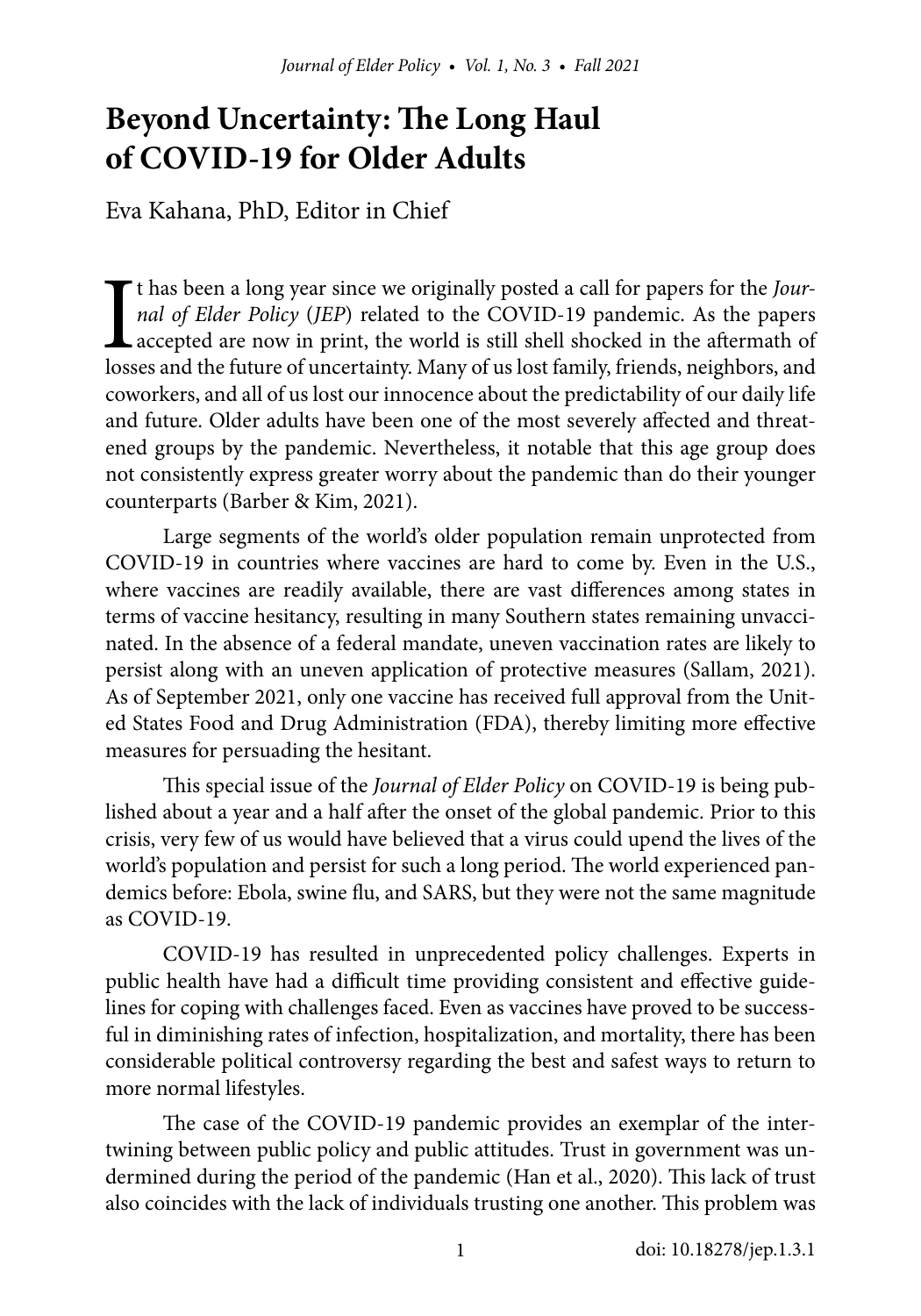exemplified in the reaction to the CDC recommendation, during the spring of 2021, for eliminating the mask mandates. The question arose: Can vaccinated individuals assume that all of those no longer wearing masks have indeed been vaccinated?

Both because of the severe impact of COVID-19 and the ambiguity regarding the best ways to fight it, public policy has become polarized and the subject of major political disagreements (Alcott et al., 2020). As we begin fall of 2021, we hope to be seeing the light at the end of the tunnel of this terrible pandemic, but uncertainties abound. Masks have become a symbol of caution on the one hand and of enforced limitations on the other. The CDC has made contradictory pronouncements, and the public finds it easy to blame absence of leadership for the lack of clarity regarding prudent actions to follow (Latkin et al., 2020).

In this editorial, I aim to discuss relevance and contributions of the featured articles and acknowledge methodological limitations of empirical studies due to the pandemic. Prior to focusing on the articles published in this issue, I will briefly share my own lived experience during this period that can help contextualize the personal impact of the pandemic on older people.

### **My Lived Experience Coping with the COVID-19 Pandemic**

Eventy of the dilemmas and insecurities of older adults in dealing with the pandemic.<br>I noted in previous issues of JEP how my husband, Boaz, a recently retired psychology professor, and I "escaped" from our rented high-ri the dilemmas and insecurities of older adults in dealing with the pandemic. I noted in previous issues of *JEP* how my husband, Boaz, a recently retired psychology professor, and I "escaped" from our rented high-rise apartment in Florida in March of 2020 and took a risky flight home to Cleveland, Ohio. Living in a single-family home felt much safer than our prior elevator rides and proximity to neighbors. During the seven months between April and October 2020, Boaz and I did not leave our Cleveland home. We shifted to telehealth visits for our health care and ordered our groceries and medications delivered by Instacart.

Our work-related and long-distance family interactions were all on Zoom. Starting in August 2020, I was teaching a combined graduate and undergraduate class on stress and coping on Zoom, with considerable help from my graduate students and my tech-savvy adult children who live nearby. In order to protect us, their elderly parents, my son and his wife started homeschooling their two children, including an autistic son. They also engaged in and advocated strict social distancing.

In my last editorial I shared my difficult experiences related to the hospitalization of my husband, Boaz, and his death on November  $6<sup>th</sup>$  while in a highly regarded hospital. During Boaz's hospitalization, starting in mid-October, I left my home daily to be with him, as I was the designated relative and the only one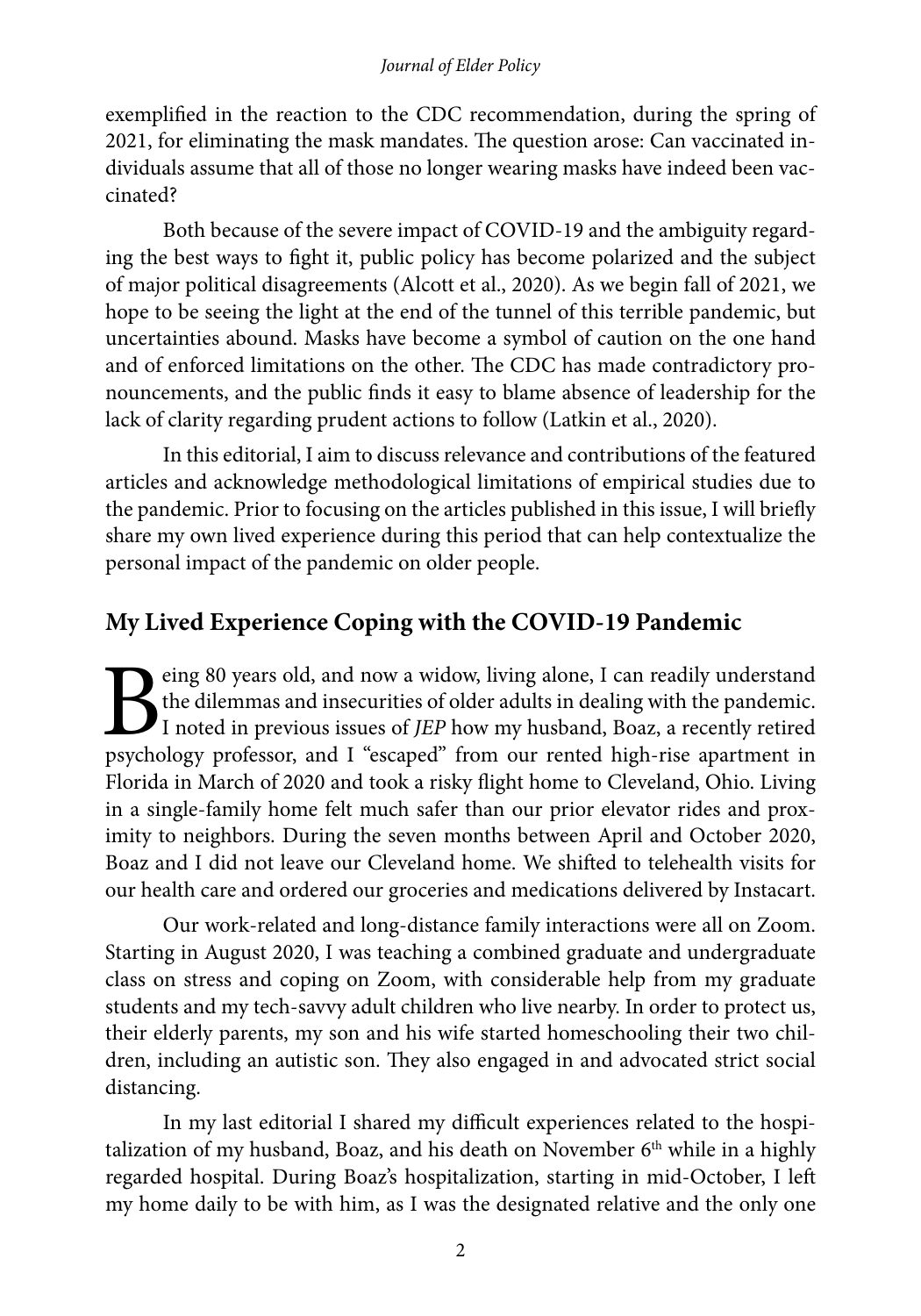allowed to visit due to COVID protocols. I stopped worrying about my own safety as I felt that I needed to be with my beloved husband of 59 years. He died unexpectedly due to aspirating a large pill he was given. Our two sons were allowed to visit and be with him in his final hours.

After Boaz passed away, my surreal COVID-19 era experience continued with a Zoom funeral. Colleagues were largely absent. Friends and relatives, participating by Zoom, added to an eerie unreality of the experience. My husband's elderly sister and brother and our extended family who lived out of town could not attend Boaz's funeral. Although Boaz did not pass from COVID-19, his death was shrouded in the tragedy of the pandemic. I did the best I could to find solace in the closeness of my children. They made a major sacrifice to protect me by keeping their children out of school for most of the school year.

The new year brought rays of hope with the vaccine on the horizon. I was vaccinated in February 2021 and felt great relief. I was able to think of visiting the dentist and the podiatrist. I had been cutting my own hair during the pandemic and got used to having gray hair. About a month after being fully vaccinated I returned to the beauty shop wearing a mask.

Early this summer my vaccinated adult children and I undertook a long-distance trip to visit my younger son and five grandchildren in Philadelphia. We remained cautious about indoor dining but appreciated the return of some normalcy in our lives. My grandchildren enjoyed day camp and greatly welcomed the company of other children. We visited museums and I felt comfortable enough to take a chance on flying between Cleveland and Philadelphia.

I have been a college professor for the past 54 years and was looking forward to teaching in person this fall. I have truly missed interacting with my students, as Zoom just does not provide the same interaction as face-to-face conversations. As the summer progressed, we learned about the advance of the new Delta variant of the COVID-19 virus that can lead to breakthrough infections for vaccinated individuals. I became more concerned about in-person teaching even with the good news that all returning students must be vaccinated. Indeed, the latest University directives call for both students and professors to wear masks in class. Given that at age 80 I am hard of hearing, a further worry now relates to my ability to understand comments and questions of my students who will be wearing masks (Sheik-Ali et al., 2021). Due to these concerns, I requested to return to online teaching as a disability accommodation.

Although I do go out shopping and visit my children, I am still hesitant to have visitors and to eat out despite being vaccinated. As preparations for school intensify, we face further uncertainties of the new variants. This puts the fear of COVID-19 back at center stage. One of the major hardships for me is the inability to plan ahead. I had multiple abstracts that were accepted for presentation at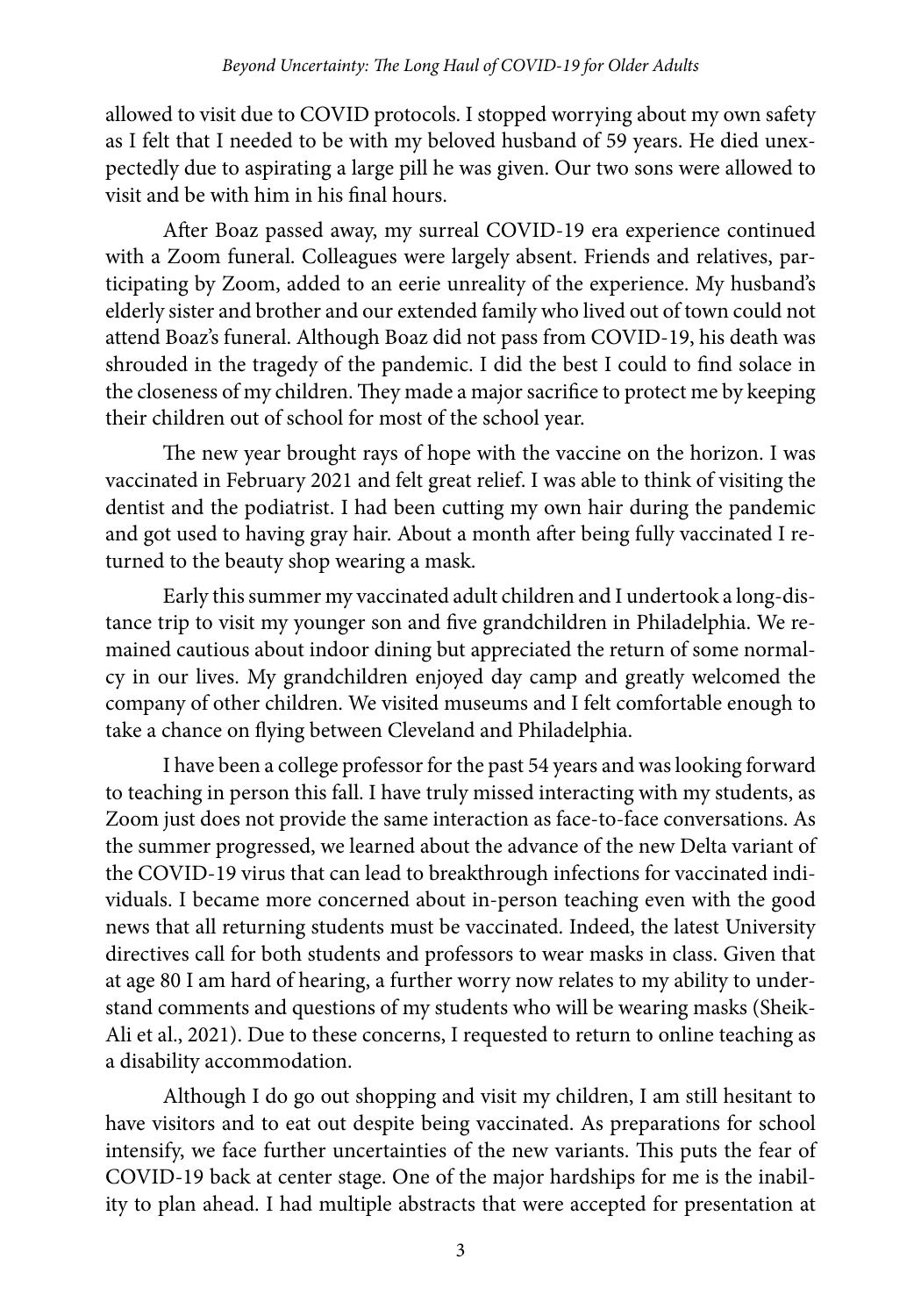the Gerontological Society of America (GSA) meetings in Phoenix, Arizona, in November, but I have been unsure about the safety of travel and face-to-face interactions. Recently GSA announced that the meeting would be switched to a virtual format. I realize that unpredictability is part of the reality of reaching old age. This may be a reason for the findings mentioned earlier that older people do not worry more than the young about the pandemic.

At the same time, the uncertainties of the pandemic still linger in my life. Last week, the UPS driver delivered the boxes that I had sent back from our trip to Philadelphia. When I noticed that the driver who was at my door was not wearing a mask, I quickly retreated to my hallway and experienced a fear I had been used to prior to vaccination.

### **Methodological Limitations of Studies Focused on COVID-19 and Older Adults**

There have been numerous studies published over the past year, addressing<br>the unique challenges of COVID-19 for older people. The present issue of<br>*JEP* adds national and international contributions to better understand th the unique challenges of COVID-19 for older people. The present issue of *JEP* adds national and international contributions to better understand this important topic. In evaluating the quality of research on aging and COVID-19, we must acknowledge limitations of the current literature for offering a broad and deep understanding of the impact of the COVID-19 pandemic on lives of older adults, those of their families and caregivers and their health care providers. The problem lies in the many restrictions both researchers and their subjects have been living and operating under. Due to the ongoing threat of the pandemic, we cannot yet apply conventional methodological expectations to research on the impact of the pandemic.

Unlike traditional social science research that is based on representative samples and typically collects data through surveys or interviews administered in person, most of the current research available related to COVID-19 does not meet these standards. After the start of the pandemic, investigators lacked the usual opportunities to apply for peer reviewed funding. Nor did most investigators have the facilities and supports needed to craft first rate proposals. During lockdowns, older adults could not be interviewed in person. Pilot data was thus difficult to obtain by investigators working from home. Data from older adults could mostly be collected online or by phone.

Data for most of the COVID pandemic studies were collected during the first half of 2020. As mentioned above, in an effort to quickly collect relevant data, scholars relied on internet-based surveys (Barber & Kim, 2021). Such surveys include an overrepresentation of educated respondents who had access to computers and the Internet and who are technologically literate. Minorities were generally underrepresented in such samples. Furthermore, older adults living in long-term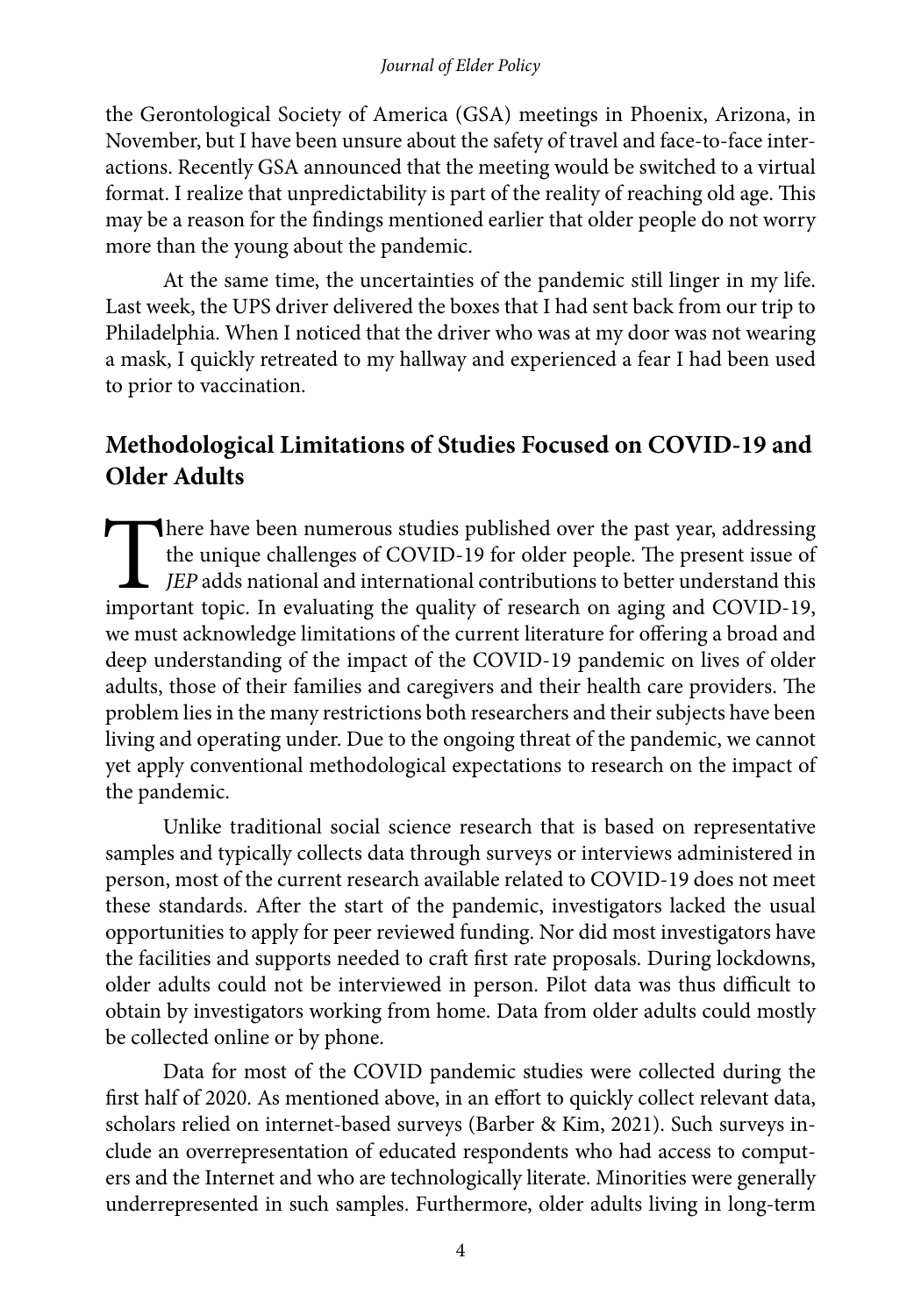care facilities, who were among the first major victims of the Pandemic were seldom included in research on COVID-19. These older adults lived under strict lockdowns. Their families were not permitted to visit and thus could not offer firsthand, personal testimonials about the lived experiences of this highly vulnerable and victimized group. Those elders who contracted COVID-19 in institutional facilities suffered high mortality rates. Just 2.1 million people, accounting for 0.62% of the U.S. population, reside in a nursing home or assisted living facilities. Yet as of May 22, 2020, this population constituted 42% of all COVID-19 deaths (Girvan, 2020).

Before summarizing contributions of studies included in this issue of *JEP*, I want to offer a few insights from the larger literature related to older adults and COVID-19. The challenges experienced by older people during the initial months of the pandemic were explored by Heid and colleagues (2021). The most frequently noted problems among their sample (*N*=1272) related to constraints on social interactions during the pandemic. A study mixed methods study (*N*=825) by Whitehead and Torossian (2021) echoed this finding, noting that 42% of older respondents reported constrained social interactions and 30.9% reported activity restriction. Again, these authors found the most frequent stressors to be confinement and loneliness. However, sources of joy included family/friend relationships, digital social interactions, and hobbies. Predictors of poor psychological wellbeing during the pandemic included concern for the wellbeing of others, fears of an uncertain future, and fears of contracting the virus.

The larger literature on COVID-19 and aging also focuses on caregiving. The complex demands of caregiving to older adults during the pandemic have led to anxiety, depression, and other mental health problems among caregivers (Beach et al., 2021). The presence of multiple caregivers was often found to result in family conflict (Xu, Liu, & Beach, 2021). With regard to policy implications of COVID-19, one of the most important lessons involves the rise of ageism (Ehni & Wahl, 2020). The adverse impact of COVID-19 on the health and survival of elderly patients has underscored vulnerability and frailty in late life, and has resulted in ageism that devalues older individuals. Because older adults were at risk for adverse outcomes related to COVID-19, they were not always considered as high priority for interventions and in some environments, they were not deemed worthy of saving (Ehni & Wahl, 2020). Further reflecting on pervasive ageism, the United States has formally adopted the Ventilator Allocation Guidelines whereby "age may be considered as a tie-breaking criterion in limited circumstances" (Zucker, Adler, & Berens, 2015).

As a counterpoint to arguments about the negative impact of increased ageism during the COVID pandemic, there is also some evidence of benefits derived by older adults from Federal and State based programs and entitlements that aid elders. Young and colleagues (2020) provide a list of new policies initiated in response to COVID-19 that can improve health care and quality of life of older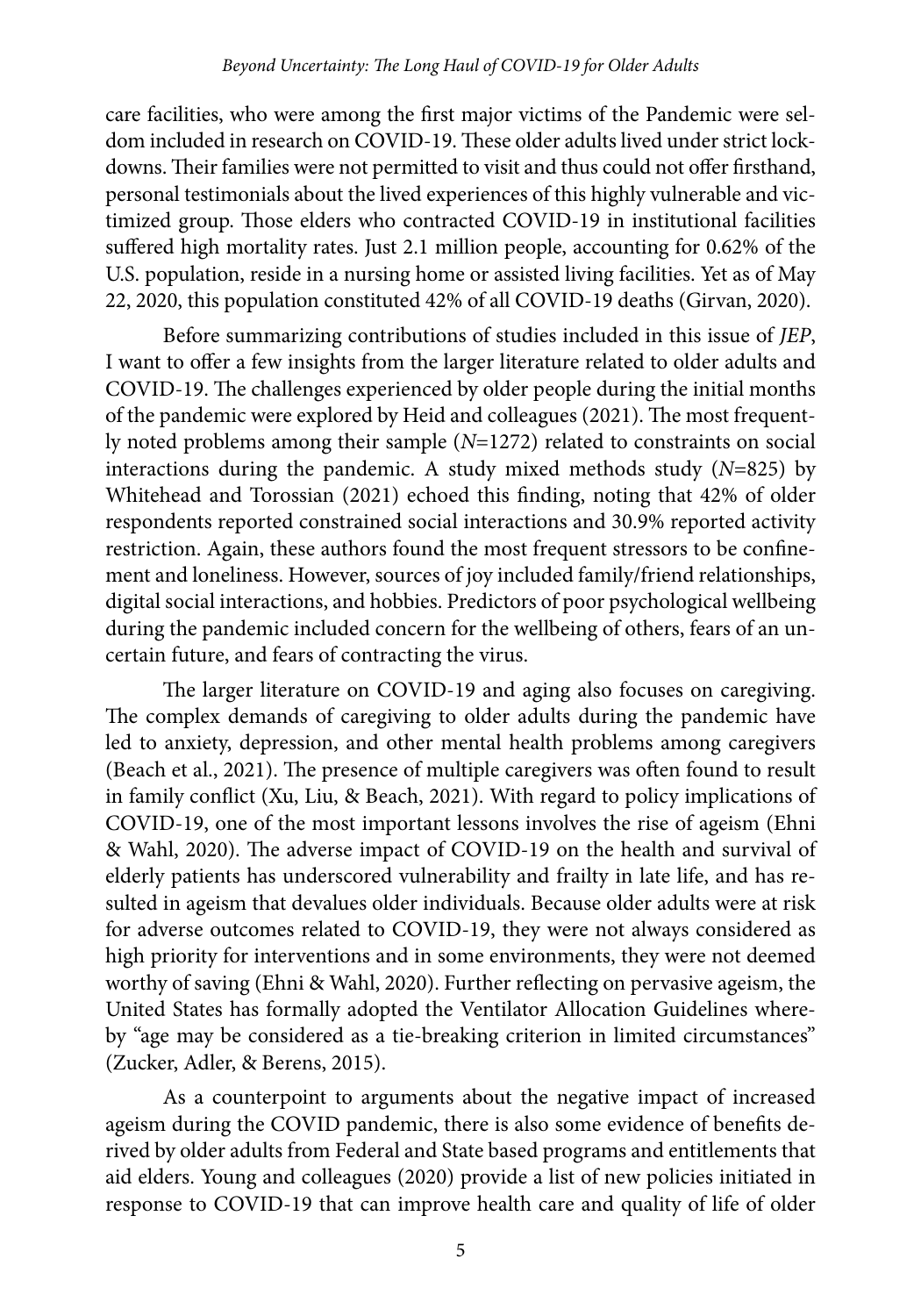adults. Some of these programs are short-term but have the potential to be extended if they prove to yield evidence warranting their long-term implementation.

## **Connecting to Our Current COVID-19 Issue of** *JEP*

The articles published in this issue of *JEP* are largely responses to our call for papers. However, we also included two invited articles by physicians, Dr. Heidi Gullet and Dr. Nathan Stall and colleagues, who each provi for papers. However, we also included two invited articles by physicians, Dr. Heidi Gullet and Dr. Nathan Stall and colleagues, who each provided important accounts of health care providers' perspectives on the pandemic in the U.S. and in Canada, respectively. We also include cross-national perspectives from Romania in the paper contributed by Drs. Ivan and Cutler. Our papers reflect interdisciplinary perspectives and include medical, legal, nutrition, sociological, and historical approaches.

**1. Equity for Older Adults and Those in Congregate Sites: Lessons from the First Year of a Local Public Health COVID-19 Response,** by **Heidi Gullett, MD, MPH**, offers a medical and public health focus and walks the reader through her firsthand experience of serving as the Commander of the Cuyahoga County, Ohio Board of Health (CCBH) COVID-19 response team. Gullet presents details of what worked well, and lessons she and her multi-discipline team learned through this pandemic. She places particular emphasis on the impact of the pandemic on the vulnerable (e.g., older adults, the disabled, those in congregate settings, racial minorities, and individuals facing socioeconomic disadvantage) and describes how the response team attempted to mitigate COVID-19 outbreaks among these groups. Some of the efforts included a physician hotline for those without a physician, testing, support systems and vaccination efforts for marginalized groups, and building trust within the community. Lastly, Gullet provides policy recommendations which focus on strengthening public health infrastructure to prevent and/or lesson future health crises.

**2. COVID-19 and Ontario's Long-Term Care Homes,** by **Nathan Stall, MD & Collaborators**, undertakes an extensive examination of risk factors that contributed to high incidence of COVID-19 infections in long term care facilities in Ontario, Canada. Indeed, as of July 2021, 43% of Ontario's COVID-19 deaths were comprised of LTC residents. Analyses revealed that the risk of COVID-19 outbreaks in LTC homes was strongly associated with the rate of infection in the communities surrounding them, profit status of LTC home, and crowding. The authors also examine whether public health interventions had any impact on mitigating this risk and suggested other measures that may be effective moving forward. These measures include improving working conditions for staff, restricting employees to only working in one LTC type setting within a 14-day period, further reducing crowding, prioritizing testing, guaranteeing paid sick time for employees, improv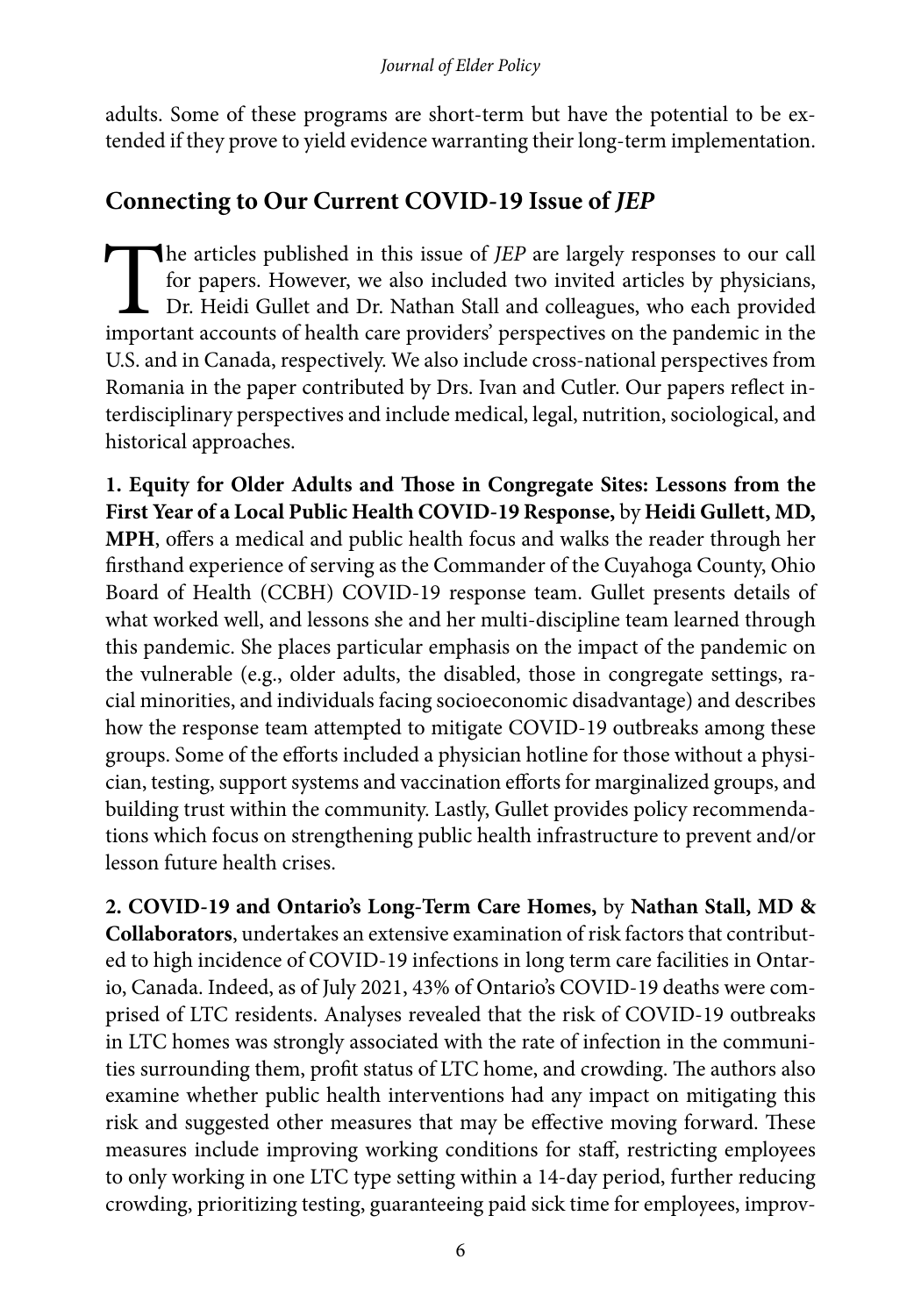ing infection prevention, improving strategies for vaccine acceptance, and continuing the rapid collection and access to data on COVID-19 and LTC homes.

**3. Racial Differences in Self-Appraisal, Religious Coping, and Psychological Well-being in later Life during the COVID-19 Pandemic** by **Timothy Goler, PhD, Tirth Bhatta, PhD, Nirmala Lekhak, PhD, and Neema Langa, MA**, moves the conversation from mitigation efforts to a survey of coping resources and strategies of older persons that impacted mental health. Using a stress and coping framework, they examined racial differences in well-being of older adults during the COVID-19 pandemic. Their online survey (N=1764) specifically looked at how religious coping, subjective religiosity, emotional support, and self-appraisal of the pandemic shaped racial differences in anxiety and depression. Their findings revealed that Black study participants showed greater concerns about the pandemic than their white counterparts, but had fewer depressive symptoms and anxiety. Further analysis indicated that subjective religiosity, religious coping, and emotional support appeared to buffer stress for black participants. The study suggested that emotional support (for both blacks and whites) independently influences psychological well-being of the participants.

**4. Older Adults and the Digital Divide in Romania: Implications for the Covid-19 Pandemic** represents a collaboration between a Romanian communication scholar, **Loredana Ivan, PhD,** and a U.S.-based Sociologist, **Stephen J. Cutler PhD**. They explored the role of the digital divide among older adults and its implication for the COVID-19 pandemic in Romania. Since many in-person activities were moved to online platforms during the pandemic, older adults who did not have access to the Internet or who were not savvy users risked vulnerabilities. Factors that contribute to the digital divide include the cost of computers and Internet. In Eastern Europe, many younger persons leave to work abroad, and their aging relatives are left in the villages with no means of communication with their children. These older adults are motivated to learn technology but do not have the resources to purchase the needed devices. Although the data for this study was collected prior to the pandemic, Ivan and Cutler raise important points about Internet use among older adults relevant to the pandemic. Those older adults with access and skills likely found opportunities to learn new digital skills, while non-users may have faced social exclusion. They continued relying on phone calls to friends and families and meeting someone in person when facing illnesses.

**5. Differential Treatment of Older Workers Due to COVID-19 Accommodations: Potential Issues of Ageism and Age Discrimination** by psychologist **Lisa Hollis-Sawyer, PhD**, focuses on the challenges faced by older workers during the pandemic. The author notes that the COVID-19 pandemic shifted the environment for workers in the United States. Many were laid off or had to adapt to online platforms. Prior to the pandemic, workplace discrimination and ageism were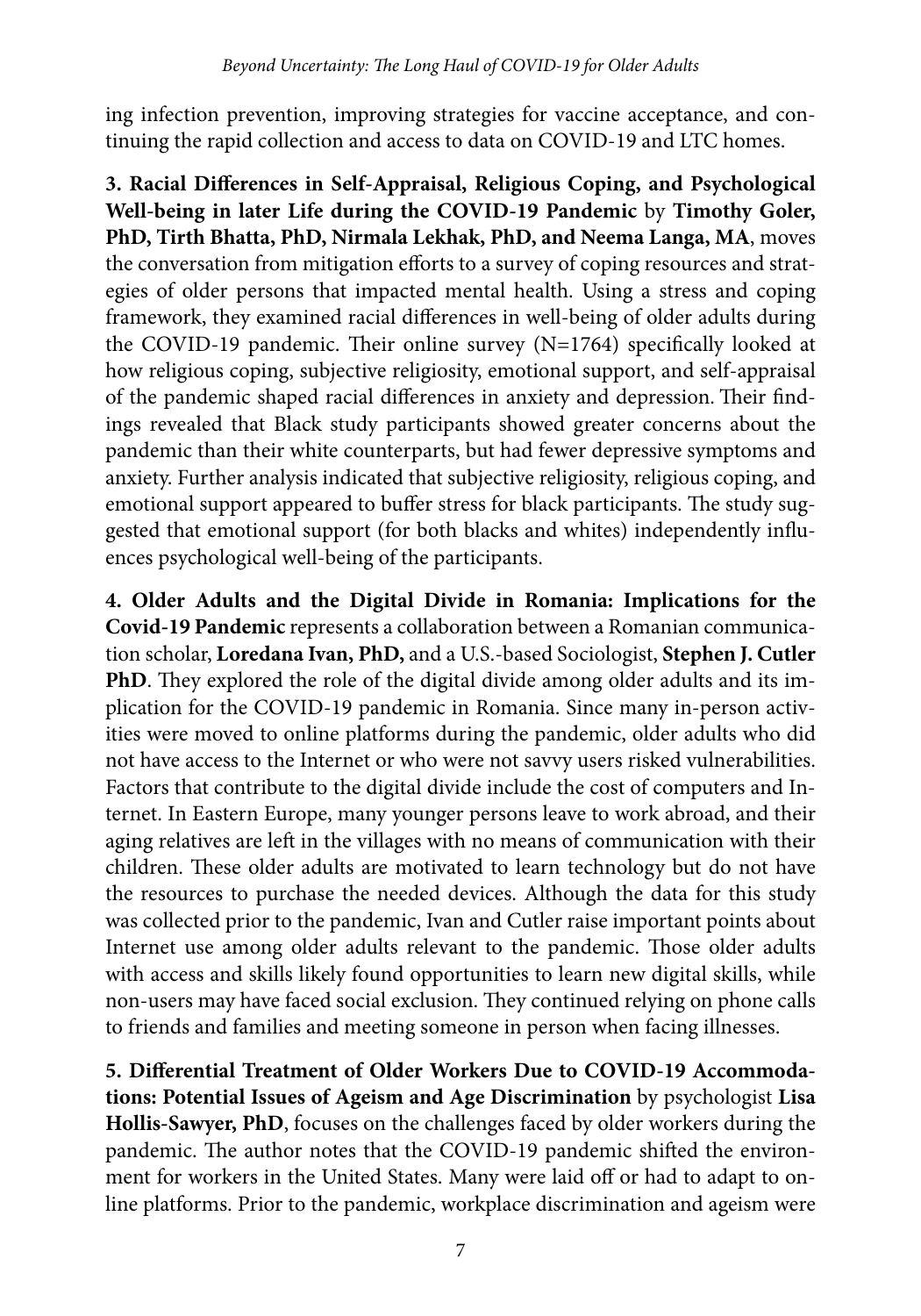already significant problems for older workers. Hollis-Sawyer examines the strain that older workers faced in relation to the pandemic by studying 2020 employment trends. Her work reveals negative impacts and wear and tear effects on older workers including involuntary early retirement, workplace discrimination based on stereotypes of technology use and perceived health vulnerability, and intergenerational tensions. Hollis-Sawyer concludes her article by suggesting ways that employers can create age-friendly work environments. Suggested strategies are: 1) reducing ageism, 2) training staff to avoid stereotyping, 3) judge workers case-bycase, and 4) training staff on aging issues.

**6. The Return of Typhoid Mary? Immigrant Workers in Nursing Homes** by professors of Law, **Shefali Milczarek-Desai, JD, MA and Tara Sklar, JD, MPH**, focuses on problems in staffing in nursing homes. Thousands of COVID-19 infections in long-term care facilities could be traced back to the nursing aides who cared for residents. The authors explore the underlying cause of high COVID transmission rates by looking at the relationship between historical epidemics in the U.S. and low-wage immigrant workers. They do this by presenting the story of "Typhoid Mary," who was a poor, Irish-immigrant worker labeled the most dangerous woman in America a century ago for spreading typhoid fever. The authors present the poor workplace conditions of aides that contributes to them working in several nursing homes and not having the ability to take paid sick time. The precarious nature of their job often led aides to choose between loss of income or contributing to the spread of the virus. The authors conclude their article by suggesting concrete policy recommendations, specifically enforcement of paid sick leave for low-wage immigrant workers.

**7. A Stage Set for Disaster: For-Profit Nursing Homes, Federal Law, and COVID-19** by legal historian **David Papke, JD, PhD**, also shines a spotlight on the high rates of COVID-19 infection and deaths among nursing home residents. To explore why this disaster occurred within these settings, he takes an upstream approach, presenting historical information about the rise of for-profit nursing homes. Papke argues that the for-profit model does not provide safe and conscientious care for residents. For profit nursing homes often try to maximize profits by skimping on infection control measures and staffing. Papke points out that federal regulations often do little to punish nursing homes that are non-compliant, and regulations promoting infection control actually decreased leading up to the pandemic. The paper skillfully lays out the ways that these nursing homes valued profit over patient care, particularly during the Pandemic (e.g., accepting COVID-positive patients). Papke concludes with regulatory policy recommendations.

**8. Nutrition-Related Policy Fundamentals for Supporting Older Adults in the Community during a Pandemic: Lessons from COVID-19** by nutrition and law scholars **Meredith Whitmire, JD, Mary Beth Arensberg, PhD, RDN, Alexandra**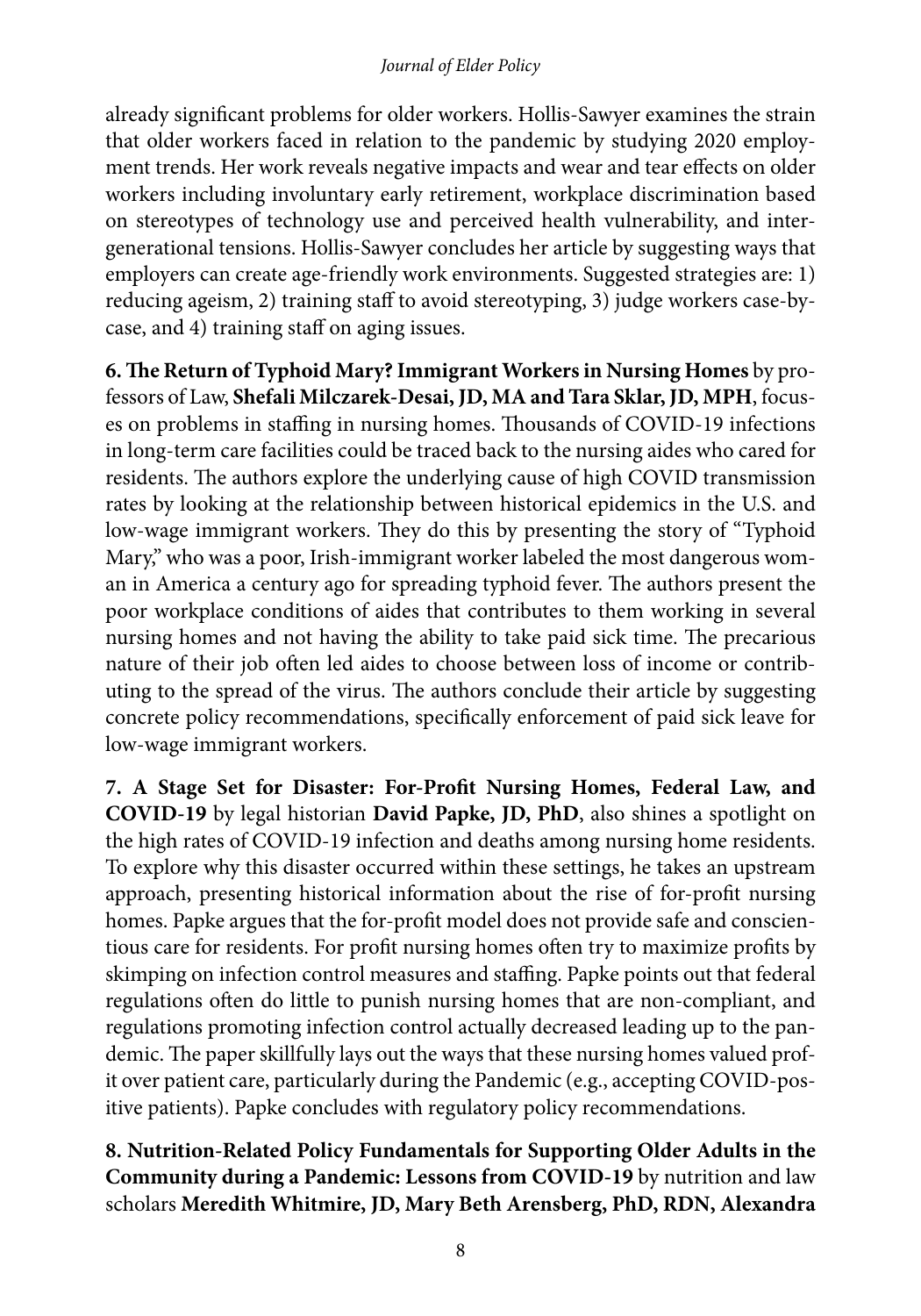**Ashbrook, JD, LL.M, and Robert Blancato, MPA**, highlights the important role that nutrition plays in supporting a strong immune system. Unfortunately, many older adults are malnourished or face food insecurity, which places them at an increased risk for chronic conditions. Poorly nourished elders are at risk for contracting COVID-19 and suffering its complications. While malnutrition and food insecurity are known problem among older adults, they are often not screened during care visits. This article provides an overview of community-based, federally funded nutrition services for adults which became extremely important for seniors during the pandemic. Policy recommendations are laid out at the end of the article to ensure that older adults can access adequate nutrition, even post-pandemic. These recommendations focus on how to increase funding for community services which have been proven to help address this need.

### **Conclusion**

The current issue of *JEP* is capturing an important glimpse into the ongoing COVID -19 pandemic. Each article offers unique and creative perspectives on older adults and the pandemic. Yet due to the rapidly changing natur COVID -19 pandemic. Each article offers unique and creative perspectives on older adults and the pandemic. Yet due to the rapidly changing nature of the threat, and the selective perspectives of authors, we only gain a partial overview of the impact of the pandemic and future needs of older adults.

At this point, it is clear that the pandemic will have lasting adverse effects on physical and mental health of older adults (Morrow-Howell, 2020). In particular, social isolation and loneliness are proving to cause major adverse mental health problems for older adults (Van Tilburg et al., 2020; Wu, 2020). However, both formal and informal programs have been found to be helpful in counteracting social isolation (Kahlon et al., 2021). There have also been some positive developments for elders based on increased technological skills, increased self-care, and proactivity in reducing social isolation (Morrow-Howell, 2020).

In early fall of 2021, at the time of our publication, we are learning to live with the realization that we are in the midst of a new surge, based on the highly contagious Delta variant affecting mostly unvaccinated individuals, but also causing breakthrough infections of the vaccinated. Although the FDA has now approved vaccines, there is still vaccine hesitancy by some. Older adults, who suffered disproportionally during the early waves, fortunately have a relatively high vaccination rates in the U.S. and are spared from the most severe outcomes, should they experience breakthrough infections (Teran et al., 2021). Yet it is increasingly clear that the pandemic is not yet behind us. Furthermore, we must live with the recognition that the COVID pandemic is a global, rather than a local problem. We must be cautious and yet we must also remain optimistic that the next chapter of this battle will bring some new "breakthrough." There are many challenges for policy makers to which innovative ideas can be of great value.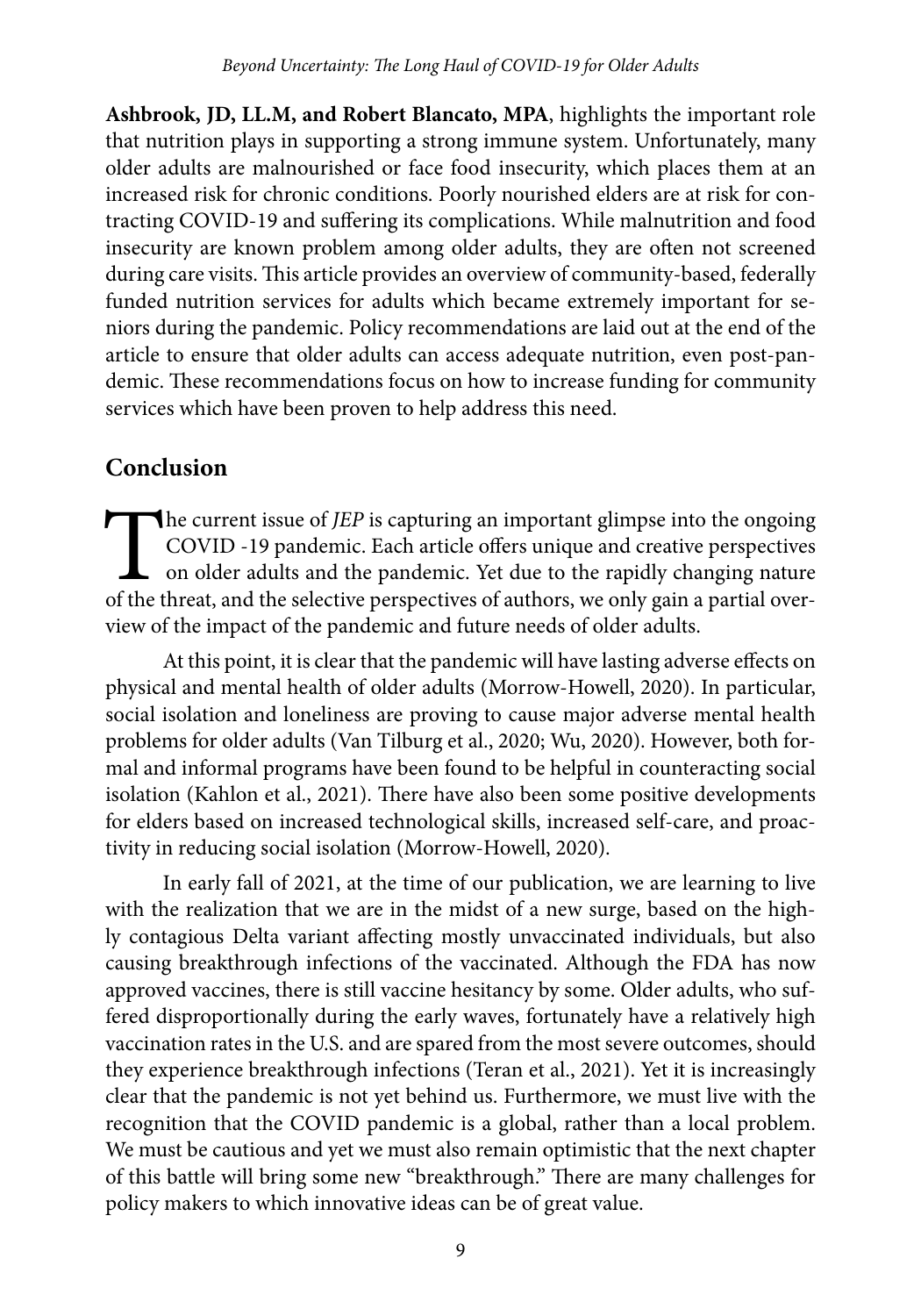# **Más allá de la incertidumbre: el largo recorrido de COVID-19 para adultos mayores**

a pasado un largo año desde que publicamos originalmente una convocatoria de artículos para el Journal of Elder Policy (JEP) relacionados con la pandemia de COVID-19. Como los documentos aceptados están ahora impresos, el toria de artículos para el Journal of Elder Policy (JEP) relacionados con la pandemia de COVID-19. Como los documentos aceptados están ahora impresos, el mundo todavía está conmocionado por las secuelas de las pérdidas y el futuro de la incertidumbre. Muchos de nosotros perdimos familiares, amigos, vecinos y compañeros de trabajo, y todos perdimos nuestra inocencia sobre la previsibilidad de nuestra vida diaria y nuestro futuro. Los adultos mayores han sido uno de los grupos más afectados y amenazados por la pandemia. Sin embargo, es de destacar que este grupo de edad no expresa de manera consistente una mayor preocupación por la pandemia que sus contrapartes más jóvenes (Barber & Kim, 2021).

Grandes segmentos de la población de edad avanzada del mundo permanecen desprotegidos del COVID-19 en países donde las vacunas son difíciles de conseguir. Incluso en los EE. UU., Donde las vacunas están fácilmente disponibles, existen grandes diferencias entre los estados en términos de vacilación a las vacunas, lo que hace que muchos estados del sur permanezcan sin vacunar. En ausencia de un mandato federal, es probable que persistan tasas de vacunación desiguales junto con una aplicación desigual de medidas de protección (Sallam, 2021). En septiembre de 2021, solo una vacuna ha recibido la aprobación completa de la Administración de Drogas y Alimentos de los Estados Unidos (FDA), lo que limita las medidas más efectivas para persuadir a los indecisos.

Este número especial de *Journal of Elder Policy* sobre COVID-19 se publica aproximadamente un año y medio después del inicio de la pandemia mundial. Antes de esta crisis, muy pocos de nosotros hubiéramos creído que un virus podría alterar la vida de la población mundial y persistir durante un período tan largo. El mundo experimentó pandemias antes: Ébola, gripe porcina y SARS, pero no fueron de la misma magnitud que COVID-19.

COVID-19 ha generado desafíos políticos sin precedentes. Los expertos en salud pública han tenido dificultades para proporcionar pautas coherentes y efectivas para hacer frente a los desafíos que enfrentan. Aun cuando las vacunas han demostrado ser exitosas para disminuir las tasas de infección, hospitalización y mortalidad, ha habido una controversia política considerable sobre las mejores y más seguras formas de volver a estilos de vida más normales.

El caso de la pandemia COVID-19 proporciona un ejemplo del entrelazamiento entre las políticas públicas y las actitudes públicas. La confianza en el gobierno se vio socavada durante el período de la pandemia (Han et al., 2020).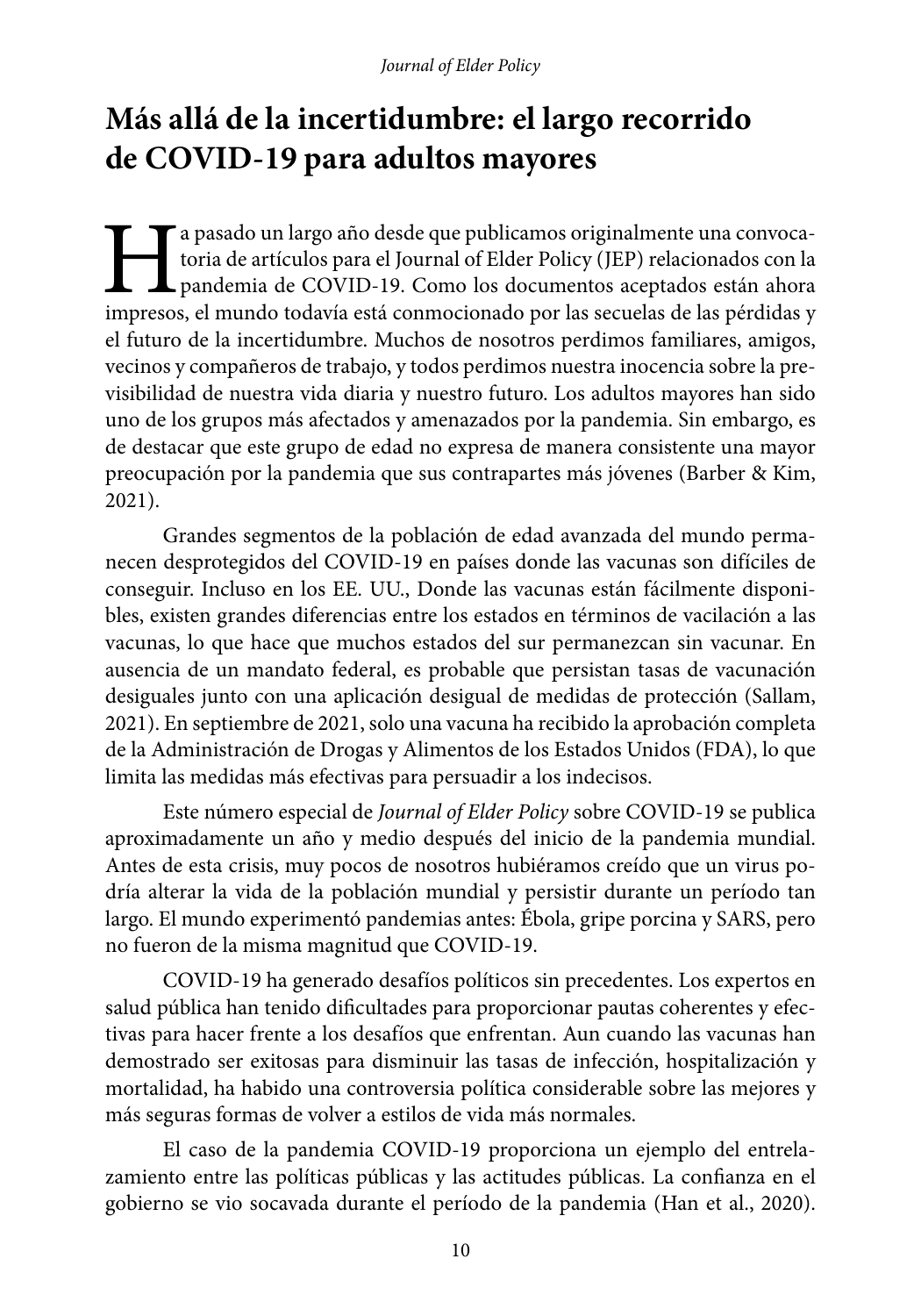Esta falta de confianza también coincide con la falta de confianza entre las personas. Este problema se ejemplificó en la reacción a la recomendación de los CDC, durante la primavera de 2021, de eliminar los mandatos de máscaras. Surgió la pregunta: ¿Pueden las personas vacunadas asumir que todas las personas que ya no usan máscaras han sido vacunadas?

Tanto por el severo impacto del COVID-19 como por la ambigüedad sobre las mejores formas de combatirlo, la política pública se ha polarizado y es objeto de importantes desacuerdos políticos (Alcott et al., 2020). Al comenzar el otoño de 2021, esperamos ver la luz al final del túnel de esta terrible pandemia, pero abundan las incertidumbres. Las máscaras se han convertido en un símbolo de precaución por un lado y de limitaciones impuestas por el otro. El CDC ha hecho pronunciamientos contradictorios, y el público encuentra fácil culpar a la ausencia de liderazgo por la falta de claridad con respecto a las acciones prudentes a seguir (Latkin et al., 2020).

En este editorial, mi objetivo es discutir la relevancia y las contribuciones de los artículos presentados y reconocer las limitaciones metodológicas de los estudios empíricos debido a la pandemia. Antes de centrarme en los artículos publicados en este número, compartiré brevemente mi propia experiencia vivida durante este período que puede ayudar a contextualizar el impacto personal de la pandemia en las personas mayores.

### **Mi experiencia vivida lidiando con la pandemia de COVID-19**

los 80 años, ahora viuda y viviendo sola, puedo comprender fácilmente los dilemas y las inseguridades de los adultos mayores al enfrentar la pandemia. Observé en números anteriores de JEP cómo mi esposo, Boaz, un profesor los dilemas y las inseguridades de los adultos mayores al enfrentar la pandemia. Observé en números anteriores de JEP cómo mi esposo, Boaz, un profesor de psicología recientemente jubilado, y yo "escapamos" de nuestro apartamento alquilado en Florida en marzo de 2020 y tomamos un arriesgado vuelo a casa en Cleveland, Ohio. Vivir en una casa unifamiliar se sintió mucho más seguro que nuestros anteriores viajes en ascensor y la proximidad a los vecinos. Durante los siete meses entre abril y octubre de 2020, Boaz y yo no salimos de nuestra casa en Cleveland. Cambiamos a las visitas de telesalud para nuestro cuidado de la salud y pedimos nuestros comestibles y medicamentos entregados por Instacart.

Nuestras interacciones familiares a distancia y relacionadas con el trabajo estaban todas en Zoom. A partir de agosto de 2020, estaba impartiendo una clase combinada de posgrado y pregrado sobre el estrés y el afrontamiento en Zoom, con una ayuda considerable de mis estudiantes de posgrado y mis hijos adultos conocedores de la tecnología que viven cerca. Para protegernos a nosotros, sus padres ancianos, mi hijo y su esposa comenzaron a educar en el hogar a sus dos hijos, incluido un hijo autista. También se comprometieron y mantuvieron un distanciamiento social estricto.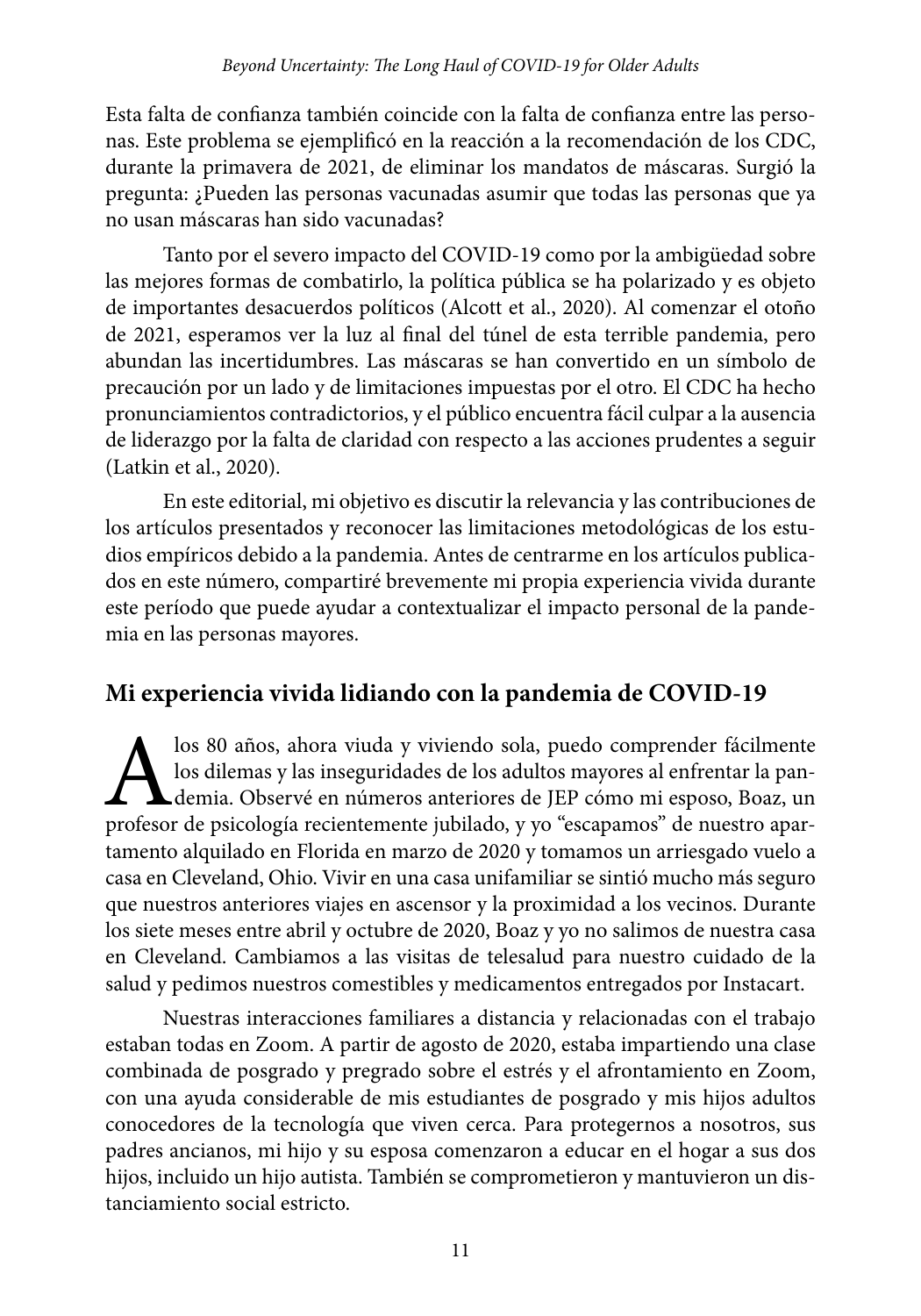En mi último editorial compartí mis difíciles experiencias relacionadas con la hospitalización de mi esposo, Boaz, y su muerte el 6 de noviembre mientras estaba en un hospital de gran prestigio. Durante la hospitalización de Boaz, a partir de mediados de octubre, salí de mi casa todos los días para estar con él, ya que yo era el pariente designado y el único al que se le permitía visitar debido a los protocolos de COVID. Dejé de preocuparme por mi propia seguridad porque sentía que necesitaba estar con mi amado esposo de 59 años. Murió inesperadamente debido a la aspiración de una pastilla grande que le dieron. A nuestros dos hijos se les permitió visitarlo y estar con él en sus últimas horas.

Después de la muerte de Boaz, mi experiencia surrealista de la era del CO-VID-19 continuó con un funeral de Zoom. Los colegas estuvieron en gran parte ausentes. Amigos y familiares, que participaron de Zoom, se sumaron a la inquietante irrealidad de la experiencia. La hermana y el hermano mayores de mi esposo y nuestra familia extendida que vivía fuera de la ciudad no pudieron asistir al funeral de Booz. Aunque Booz no pasó de COVID-19, su muerte estuvo envuelta en la tragedia de la pandemia. Hice lo mejor que pude para encontrar consuelo en la cercanía de mis hijos. Hicieron un gran sacrificio para protegerme al mantener a sus hijos fuera de la escuela durante la mayor parte del año escolar.

El nuevo año trajo rayos de esperanza con la vacuna en el horizonte. Me vacunaron en febrero de 2021 y sentí un gran alivio. Pude pensar en visitar al dentista y al podólogo. Me había estado cortando el pelo durante la pandemia y me acostumbré a tener canas. Aproximadamente un mes después de estar completamente vacunada, regresé al salón de belleza con una máscara.

A principios de este verano, mis hijos adultos vacunados y yo hicimos un viaje de larga distancia para visitar a mi hijo menor y cinco nietos en Filadelfia. Seguimos siendo cautelosos acerca de las comidas en el interior, pero apreciamos el regreso de algo de normalidad en nuestras vidas. Mis nietos disfrutaron del campamento diurno y dieron la bienvenida a la compañía de otros niños. Visitamos museos y me sentí lo suficientemente cómodo como para arriesgarme a volar entre Cleveland y Filadelfia.

He sido profesor universitario durante los últimos 54 años y estaba ansioso por enseñar en persona este otoño. Realmente he echado de menos interactuar con mis alumnos, ya que Zoom simplemente no proporciona la misma interacción que las conversaciones cara a cara. A medida que avanzaba el verano, nos enteramos del avance de la nueva variante Delta del virus COVID-19 que puede conducir a infecciones sin precedentes en las personas vacunadas. Me preocupé más por la enseñanza en persona incluso con la buena noticia de que todos los estudiantes que regresan deben vacunarse. De hecho, las últimas directivas universitarias exigen que tanto los estudiantes como los profesores usen máscaras en clase. Dado que a los 80 años tengo problemas de audición, una preocupación adicional ahora se relaciona con mi capacidad para comprender los comentarios y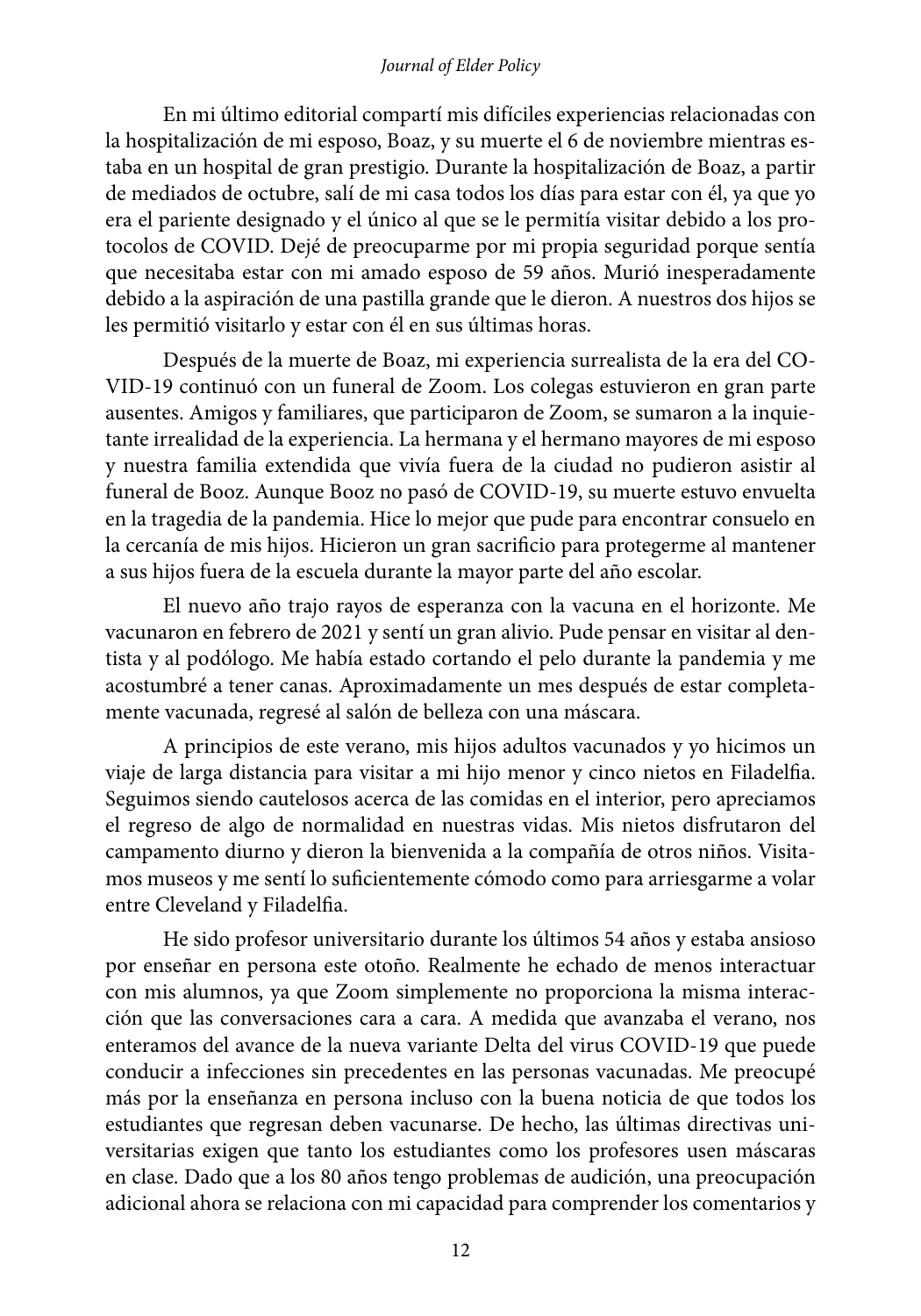preguntas de mis estudiantes que usarán máscaras (Sheik-Ali et al., 2021). Debido a estas preocupaciones, solicité volver a la enseñanza en línea como una adaptación para discapacitados.

Aunque salgo de compras y visito a mis hijos, todavía dudo en recibir visitas y comer fuera a pesar de estar vacunada. A medida que se intensifican los preparativos para la escuela, nos enfrentamos a más incertidumbres de las nuevas variantes. Esto vuelve a poner el miedo al COVID-19 en el centro del escenario. Una de las mayores dificultades para mí es la incapacidad de planificar el futuro. Tuve varios resúmenes que fueron aceptados para su presentación en las reuniones de la Sociedad Gerontológica de América (GSA) en Phoenix, Arizona, en noviembre, pero no estaba seguro de la seguridad de los viajes y las interacciones cara a cara. Recientemente, GSA anunció que la reunión cambiaría a un formato virtual. Me doy cuenta de que la imprevisibilidad es parte de la realidad de llegar a la vejez. Esta puede ser una razón para los hallazgos mencionados anteriormente de que las personas mayores no se preocupan más que los jóvenes por la pandemia.

Al mismo tiempo, las incertidumbres de la pandemia aún persisten en mi vida. La semana pasada, el conductor de UPS entregó las cajas que había enviado de nuestro viaje a Filadelfia. Cuando me di cuenta de que el conductor que estaba en mi puerta no llevaba una máscara, me retiré rápidamente a mi pasillo y experimenté un miedo al que estaba acostumbrado antes de la vacunación.

## **Limitaciones metodológicas de los estudios centrados en COVID-19 y adultos mayores**

Ce han publicado numerosos estudios durante el año pasado, que abordan los desafíos únicos de COVID-19 para las personas mayores. El presente número de JEP agrega contribuciones nacionales e internacionales para comprender desafíos únicos de COVID-19 para las personas mayores. El presente número de JEP agrega contribuciones nacionales e internacionales para comprender mejor este importante tema. Al evaluar la calidad de la investigación sobre el envejecimiento y COVID-19, debemos reconocer las limitaciones de la literatura actual para ofrecer una comprensión amplia y profunda del impacto de la pandemia de COVID-19 en las vidas de los adultos mayores, las de sus familias y cuidadores y sus proveedores de atención médica. El problema radica en las muchas restricciones bajo las que tanto los investigadores como sus sujetos han estado viviendo y operando. Debido a la amenaza constante de la pandemia, todavía no podemos aplicar las expectativas metodológicas convencionales a la investigación sobre el impacto de la pandemia.

A diferencia de la investigación tradicional de las ciencias sociales que se basa en muestras representativas y generalmente recopila datos a través de encuestas o entrevistas administradas en persona, la mayoría de las investigaciones actuales disponibles relacionadas con COVID-19 no cumplen con estos estándares. Después del inicio de la pandemia, los investigadores carecieron de las opor-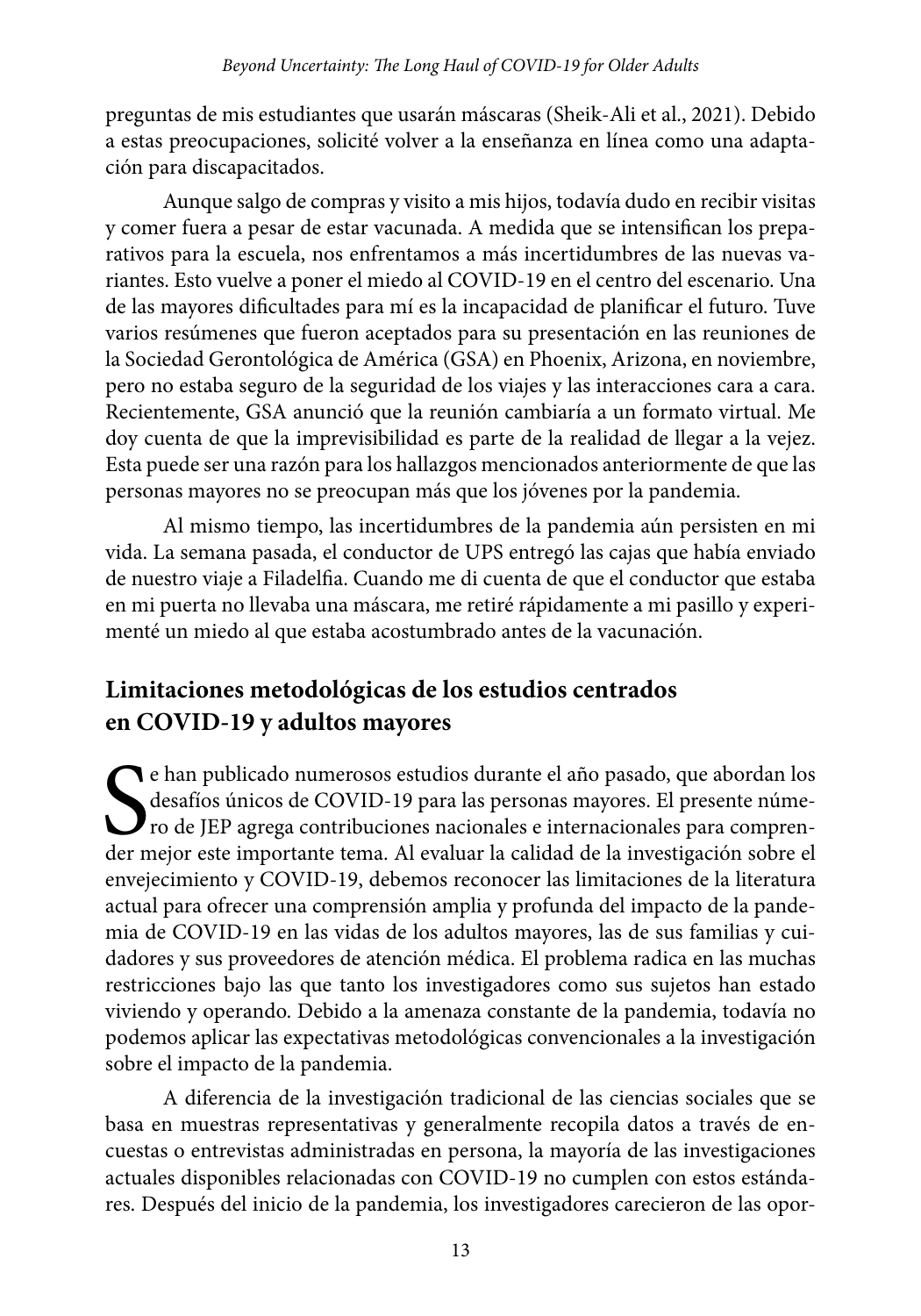tunidades habituales para solicitar financiación revisada por pares. La mayoría de los investigadores tampoco tenían las instalaciones y los apoyos necesarios para elaborar propuestas de primer nivel. Durante los encierros, los adultos mayores no pueden ser entrevistados en persona. Por lo tanto, los investigadores que trabajaban desde casa eran difíciles de obtener datos piloto. Los datos de los adultos mayores se pueden recopilar principalmente en línea o por teléfono.

Los datos de la mayoría de los estudios sobre la pandemia de COVID se recopilaron durante la primera mitad de 2020. Como se mencionó anteriormente, en un esfuerzo por recopilar rápidamente datos relevantes, los académicos se basaron en encuestas basadas en Internet (Barber & Kim, 2021). Tales encuestas incluyen una sobrerrepresentación de encuestados educados que tenían acceso a computadoras e Internet y que están alfabetizados en tecnología. En general, las minorías estaban subrepresentadas en esas muestras. Además, los adultos mayores que viven en centros de atención a largo plazo, que se encontraban entre las primeras víctimas importantes de la pandemia, rara vez se incluyeron en la investigación sobre COVID-19. Estos adultos mayores vivían bajo estrictos confinamientos. A sus familias no se les permitió visitar y, por lo tanto, no pudieron ofrecer testimonios personales de primera mano sobre las experiencias vividas de este grupo altamente vulnerable y victimizado. Los ancianos que contrajeron COVID-19 en instalaciones institucionales sufrieron altas tasas de mortalidad. Solo 2,1 millones de personas, que representan el 0,62% de la población de los EE. UU., Residen en un hogar de ancianos o instalaciones de vida asistida. Sin embargo, al 22 de mayo de 2020, esta población constituía el 42% de todas las muertes por COVID-19 (Girvan, 2020).

Antes de resumir las contribuciones de los estudios incluidos en este número de *JEP*, quiero ofrecer algunas ideas de la literatura más amplia relacionada con los adultos mayores y el COVID-19. Los desafíos experimentados por las personas mayores durante los primeros meses de la pandemia fueron explorados por Heid y sus colegas (2021). Los problemas observados con más frecuencia entre su muestra ( $N = 1272$ ) se relacionaron con las limitaciones en las interacciones sociales durante la pandemia. Un estudio de métodos mixtos ( $N = 825$ ) realizado por Whitehead y Torossian (2021) se hizo eco de este hallazgo, y señaló que el 42% de los encuestados mayores informaron interacciones sociales restringidas y el 30,9% informó restricción de actividad. Nuevamente, estos autores encontraron que los factores estresantes más frecuentes eran el confinamiento y la soledad. Sin embargo, las fuentes de alegría incluyen las relaciones familiares / amigos, las interacciones sociales digitales y los pasatiempos. Los predictores de un bienestar psicológico deficiente durante la pandemia incluyeron la preocupación por el bienestar de los demás, el temor a un futuro incierto y el temor a contraer el virus.

La literatura más amplia sobre COVID-19 y el envejecimiento también se centra en la prestación de cuidados. Las complejas demandas del cuidado de los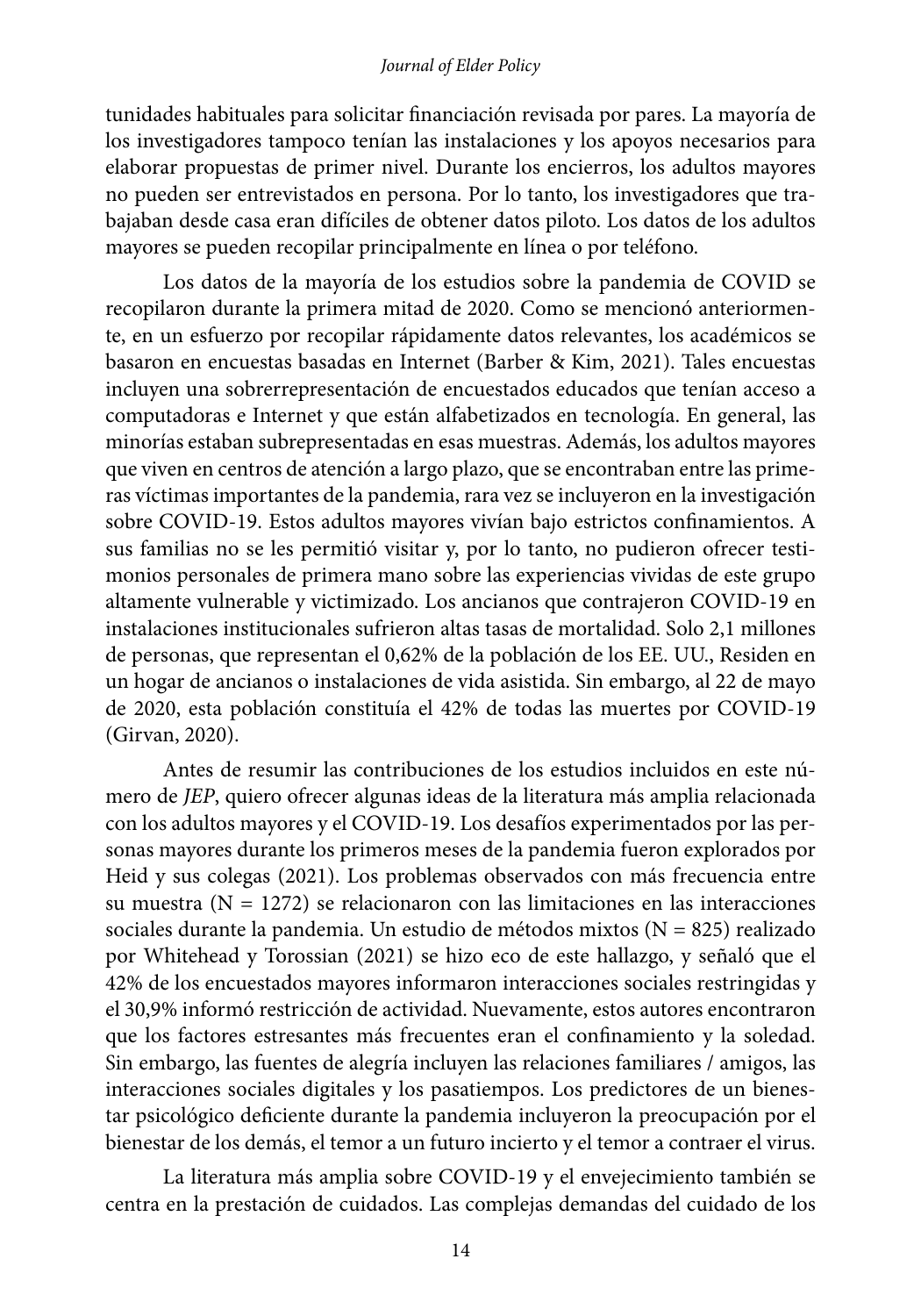adultos mayores durante la pandemia han provocado ansiedad, depresión y otros problemas de salud mental entre los cuidadores (Beach et al., 2021). A menudo se descubrió que la presencia de múltiples cuidadores generaba conflictos familiares (Xu, Liu y Beach, 2021). Con respecto a las implicaciones políticas de COVID-19, una de las lecciones más importantes involucra el aumento de la discriminación por edad (Ehni & Wahl, 2020). El impacto adverso del COVID-19 en la salud y la supervivencia de los pacientes de edad avanzada ha subrayado la vulnerabilidad y la fragilidad en la vejez y ha dado lugar a una discriminación por edad que devalúa a las personas de edad avanzada. Debido a que los adultos mayores estaban en riesgo de sufrir resultados adversos relacionados con COVID-19, no siempre se los consideró de alta prioridad para las intervenciones y, en algunos entornos, no se consideró que valieran la pena salvarlos (Ehni y Wahl, 2020). Reflexionando aún más sobre la discriminación por edad generalizada, los Estados Unidos han adoptado formalmente las Pautas de asignación de ventiladores según las cuales "la edad puede ser considerada como un criterio de desempate en circunstancias limitadas" (Zucker, Adler y Berens, 2015).

Como contrapunto a los argumentos sobre el impacto negativo del aumento de la discriminación por edad durante la pandemia de COVID, también hay alguna evidencia de los beneficios derivados de los adultos mayores de los programas y derechos federales y estatales que ayudan a los ancianos. Young y colegas (2020) proporcionan una lista de nuevas políticas iniciadas en respuesta al COVID-1919 que pueden mejorar la atención médica y la calidad de vida de los adultos mayores. Algunos de estos programas son a corto plazo, pero tienen el potencial de ampliarse si se demuestra que aportan pruebas que justifiquen su implementación a largo plazo.

### **Conexión con nuestra edición actual de COVID-19 de** *JEP*

os artículos publicados en este número de JEP son en gran parte respuestas a nuestra convocatoria de trabajos. Sin embargo, también incluimos dos artículos invitados por médicos, la Dra. Heidi Gullet y el Dr. Nathan Stall y sus colegas, quienes brindaron informes importantes sobre las perspectivas de los proveedores de atención médica sobre la pandemia en los EE. UU. Y Canadá, respectivamente. También incluimos perspectivas transnacionales de Rumania en el documento aportado por los Dres. Ivan y Cutler. Nuestros artículos reflejan perspectivas interdisciplinarias e incluyen enfoques médicos, legales, nutricionales, sociológicos e históricos.

**1. Equidad para adultos mayores y personas en sitios de congregación: lecciones del primer año de una respuesta de salud pública local COVID-19, por Heidi Gullett, MD, MPH** ofrece un enfoque médico y de salud pública y guía al lector a través de su experiencia de primera mano al servir como comandante del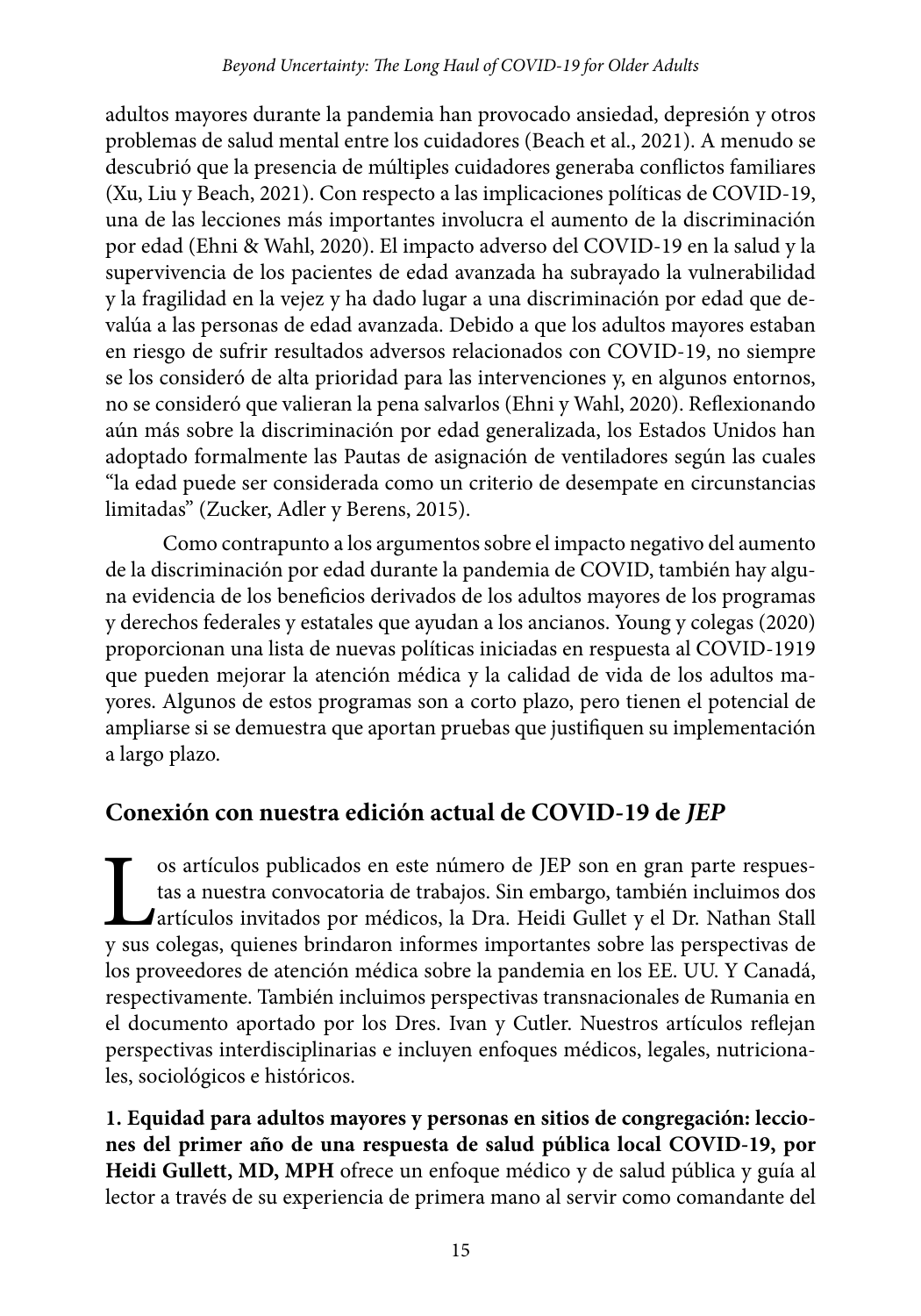equipo de respuesta COVID-19 de la Junta de Salud de Ohio (CCBH) del condado de Cuyahoga. Gullet presenta detalles de lo que funcionó bien y lecciones que ella y su equipo multidisciplinario aprendieron a través de esta pandemia. Ella pone especial énfasis en el impacto de la pandemia en los vulnerables (por ejemplo, adultos mayores, discapacitados, aquellos en entornos congregados, minorías raciales e individuos que enfrentan desventajas socioeconómicas) y describe cómo el equipo de respuesta intentó mitigar los brotes de COVID-19 entre estos grupos. Algunos de los esfuerzos incluyeron una línea telefónica directa para médicos para quienes no tenían médico, pruebas, sistemas de apoyo y esfuerzos de vacunación para grupos marginados, y generación de confianza dentro de la comunidad. Por último, Gullet ofrece recomendaciones de políticas que se centran en el fortalecimiento de la infraestructura de salud pública para prevenir y / o aprender de futuras crisis de salud.

**2. COVID-19 y los hogares de cuidados a largo plazo en Ontario, por Nathan Stall, MD y colaboradores** lleva a cabo un examen exhaustivo de los factores de riesgo que contribuyeron a la alta incidencia de infecciones por COVID-19 en centros de atención a largo plazo en Ontario, Canadá. De hecho, en julio de 2021, el 43% de las muertes por COVID-19 de Ontario estaban compuestas por residentes de LTC (hogares de cuidos a largo plazo). Los análisis revelaron que el riesgo de brotes de COVID-19 en hogares LTC estaba fuertemente asociado con la tasa de infección en las comunidades que los rodean, el estado de ganancias de los hogares LTC y el hacinamiento. Los autores también examinan si las intervenciones de salud pública tuvieron algún impacto en la mitigación de este riesgo y sugirieron otras medidas que pueden ser efectivas en el futuro. Estas medidas incluyen mejorar las condiciones de trabajo para el personal, restringir a los empleados a trabajar solo en un entorno de tipo LTC dentro de un período de 14 días, reducir aún más el hacinamiento, priorizar las pruebas, garantizar el tiempo pagado por enfermedad para los empleados, mejorar la prevención de infecciones, mejorar las estrategias para la aceptación de vacunas, y continuar con la recopilación rápida y el acceso a datos sobre los hogares COVID-19 y LTC.

**3. Diferencias raciales en autoevaluación, afrontamiento religioso y bienestar psicológico en la vida posterior durante la pandemia COVID-19 por Timothy Goler, PhD, Tirth Bhatta, PhD, Nirmala Lekhak, PhD y Neema Langa, MA**  *mueve la conversación de esfuerzos de mitigación a una encuesta de recursos y estrategias de afrontamiento de las personas mayores que impactaron la salud mental. Usando un marco de estrés y afrontamiento, examinaron las diferencias raciales en el bienestar de los adultos mayores durante la pandemia de COVID-19. Su encuesta en línea (N = 1764) analizó específicamente cómo el afrontamiento religioso, la religiosidad subjetiva, el apoyo emocional y la autoevaluación de la pandemia moldearon las diferencias raciales en la ansiedad y la depresión. Sus hallazgos revelaron que los participantes negros del estudio mostraban mayor preocupación por la pandemia*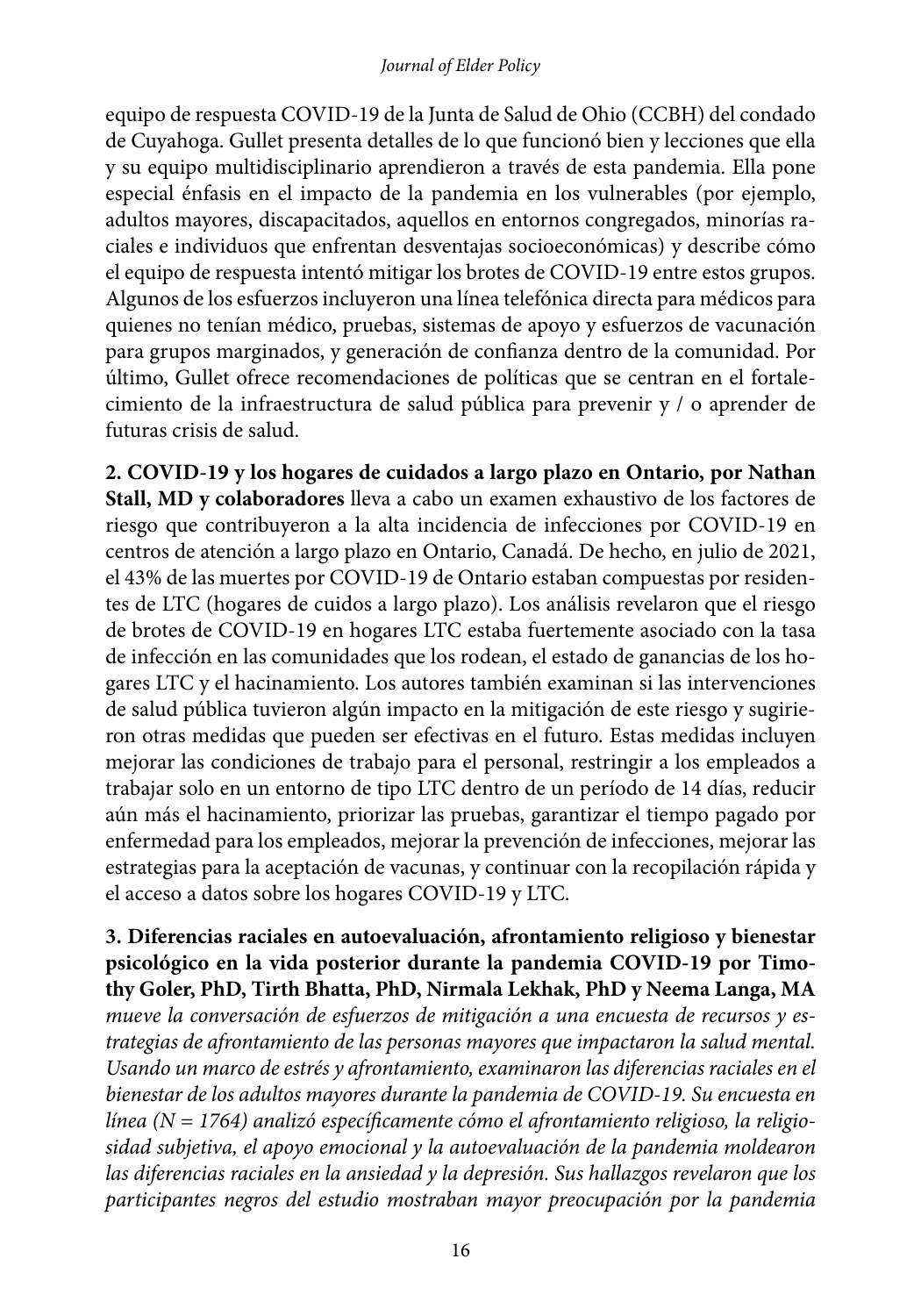*que sus homólogos blancos, pero tenían menos síntomas depresivos y ansiedad. Un análisis más detallado indicó que la religiosidad subjetiva, el afrontamiento religioso y el apoyo emocional parecían amortiguar el estrés de los participantes negros. El estudio sugirió que el apoyo emocional (tanto para negros como para blancos) influye de forma independiente en el bienestar psicológico de los participantes.* 

**4. Adultos mayores y la brecha digital en Rumania: implicaciones para la pandemia Covid-19 representa una colaboración entre una académica rumana en comunicación, Loredana Ivan, PhD**, y un sociólogo radicado en los EE. UU., **Stephen J. Cutler PhD.** Exploraron el papel de la brecha digital entre los adultos mayores y su implicación para la pandemia de COVID-19 en Rumania. Dado que muchas actividades en persona se trasladaron a plataformas en línea durante la pandemia, los adultos mayores que no tenían acceso a Internet o que no eran usuarios inteligentes se arriesgaron a sufrir vulnerabilidades. Los factores que contribuyen a la brecha digital incluyen el costo de las computadoras e Internet. En Europa del Este, muchos jóvenes se van a trabajar al extranjero y sus parientes ancianos se quedan en las aldeas sin medios de comunicación con sus hijos. Estos adultos mayores están motivados para aprender tecnología, pero no tienen los recursos para comprar los dispositivos necesarios. Aunque los datos para este estudio se recopilaron antes de la pandemia, Ivan y Cutler plantean puntos importantes sobre el uso de Internet entre los adultos mayores relacionados con la pandemia. Los adultos mayores con acceso y habilidades probablemente encontraron oportunidades para aprender nuevas habilidades digitales, mientras que los no usuarios pueden haber enfrentado la exclusión social. Continuaron confiando en las llamadas telefónicas a amigos y familiares y conociendo a alguien en persona cuando enfrentaban enfermedades.

**5. Tratamiento diferencial de los trabajadores mayores debido a las adaptaciones de COVID-19: problemas potenciales de discriminación por edad y discriminación por edad** por la psicóloga **Lisa Hollis-Sawyer, PhD**, se centra en los desafíos que enfrentan los trabajadores mayores durante la pandemia. El autor señala que la pandemia de COVID-19 cambió el entorno para los trabajadores en los Estados Unidos. Muchos fueron despedidos o tuvieron que adaptarse a plataformas en línea. Antes de la pandemia, la discriminación y la discriminación por edad en el lugar de trabajo ya eran problemas importantes para los trabajadores mayores. Hollis-Sawyer examina la tensión que enfrentan los trabajadores mayores en relación con la pandemia al estudiar las tendencias de empleo de 2020. Su trabajo revela impactos negativos y efectos de desgaste en los trabajadores mayores, incluida la jubilación anticipada involuntaria, la discriminación en el lugar de trabajo basada en los estereotipos del uso de la tecnología y la vulnerabilidad de salud percibida, y las tensiones intergeneracionales. Hollis-Sawyer concluye su artículo sugiriendo formas en que los empleadores pueden crear entornos laborales amigables con las personas mayores. Las estrategias sugeridas son: 1) reducir la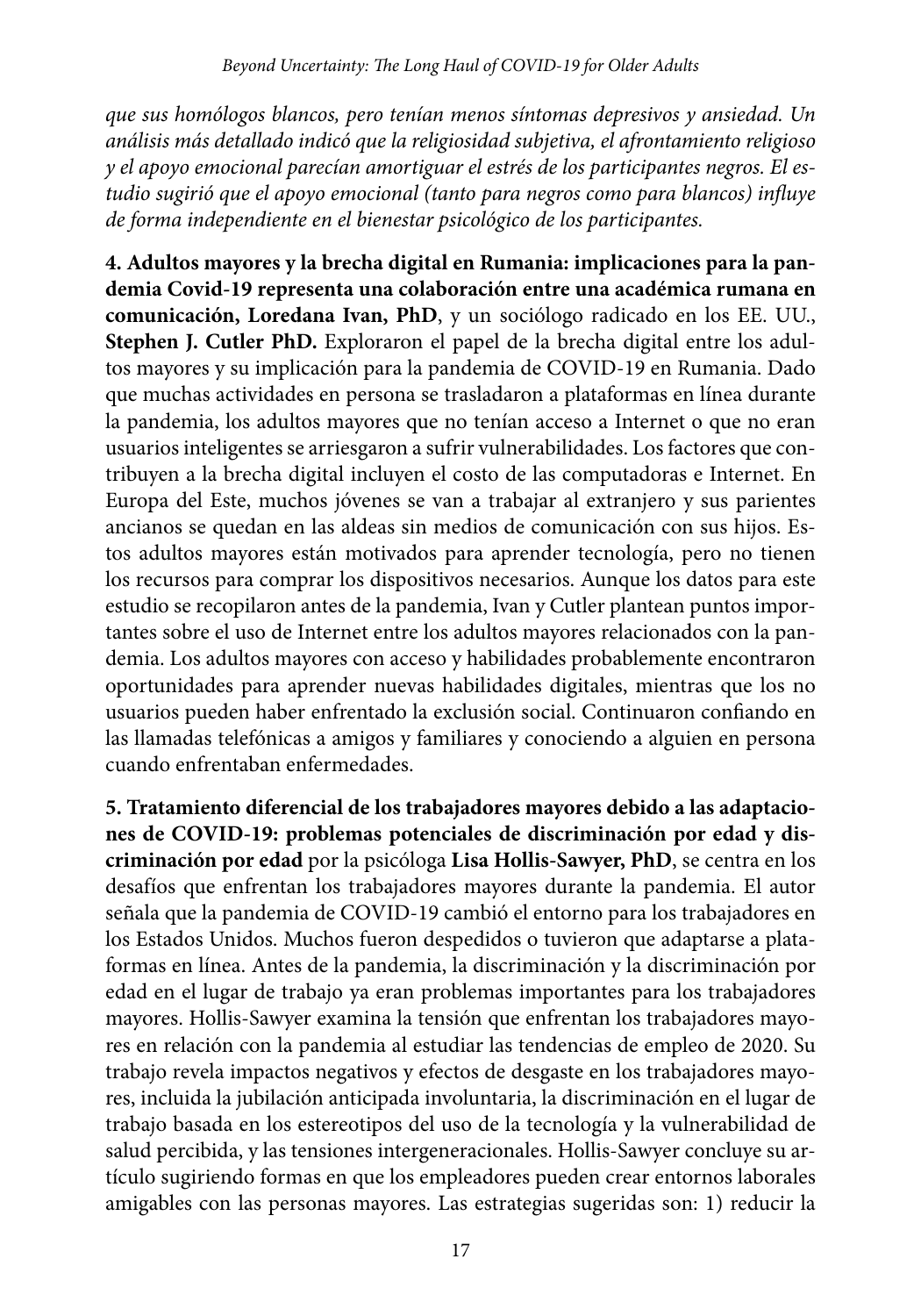discriminación por edad, 2) capacitar al personal para evitar los estereotipos, 3) juzgar a los trabajadores caso por caso y 4) capacitar al personal en cuestiones de envejecimiento.

**6. ¿El regreso de Typhoid Mary? Trabajadores inmigrantes en hogares de ancianos por los profesores de derecho, Shefali Milczarek-Desai, JD, MA y Tara Sklar, JD, MPH**, se centra en los problemas de personal en los hogares de ancianos. Miles de infecciones por COVID-19 en centros de atención a largo plazo se remontan a los auxiliares de enfermería que cuidaban a los residentes. Los autores exploran la causa subyacente de las altas tasas de transmisión de COVID al observar la relación entre las epidemias históricas en los EE. UU. Y los trabajadores inmigrantes con bajos salarios. Lo hacen presentando la historia de "Typhoid Mary", que era una trabajadora pobre e inmigrante irlandesa etiquetada como la mujer más peligrosa de Estados Unidos hace un siglo por propagar la fiebre tifoidea. Los autores presentan las malas condiciones laborales de los auxiliares que contribuye a que trabajen en varios hogares de ancianos y no tengan la capacidad de tomar licencia por enfermedad remunerada. La naturaleza precaria de su trabajo a menudo llevó a los asistentes a elegir entre la pérdida de ingresos o contribuir a la propagación del virus. Los autores concluyen su artículo sugiriendo recomendaciones políticas concretas, específicamente la aplicación de la licencia por enfermedad pagada para los trabajadores inmigrantes con salarios bajos.

**7. Un escenario preparado para un desastre: hogares de ancianos con fines de lucro, ley federal y COVID-19 por el historiador legal David Papke, JD, PhD**, también destaca las altas tasas de infección y muertes por COVID-19 entre los residentes de hogares de ancianos. Para explorar por qué ocurrió este desastre en estos entornos, adopta un enfoque ascendente, presentando información histórica sobre el auge de los hogares de ancianos con fines de lucro. Papke sostiene que el modelo con fines de lucro no brinda atención segura y concienzuda a los residentes. Los hogares de ancianos con fines de lucro a menudo tratan de maximizar las ganancias escatimando en las medidas de control de infecciones y en la dotación de personal. Papke señala que las regulaciones federales a menudo hacen poco para castigar a los hogares de ancianos que no cumplen, y las regulaciones que promueven el control de infecciones en realidad disminuyeron antes de la pandemia. El documento describe hábilmente las formas en que estos asilos de ancianos valoraban las ganancias sobre la atención al paciente, particularmente durante la pandemia (por ejemplo, aceptando pacientes con COVID positivo). Papke concluye con recomendaciones de política regulatoria.

**8. Fundamentos de las políticas relacionadas con la nutrición para apoyar a los adultos mayores en la comunidad durante una pandemia: lecciones de COVID-19 de los académicos de derecho y nutrición Meredith Whitmire, JD, Mary Beth Arensberg, PhD, RDN, Alexandra Ashbrook, JD, LL.M y Robert**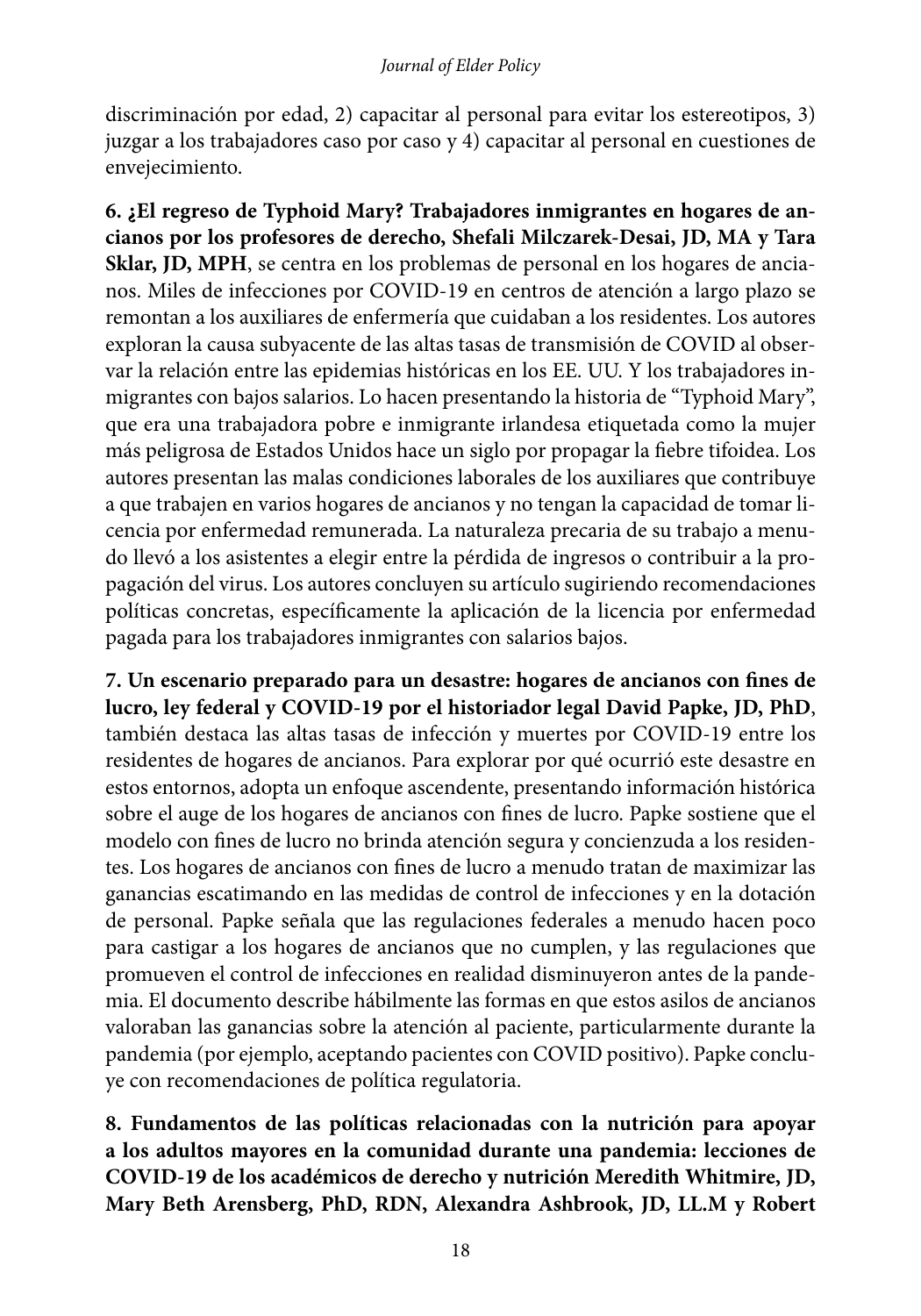**Blancato, MPA**, destaca el importante papel que juega la nutrición en el apoyo a un sistema inmunológico fuerte. Desafortunadamente, muchos adultos mayores están desnutridos o enfrentan inseguridad alimentaria, lo que los coloca en un mayor riesgo de padecer enfermedades crónicas. Los ancianos mal alimentados corren el riesgo de contraer COVID-19 y sufrir sus complicaciones. Si bien la desnutrición y la inseguridad alimentaria son un problema conocido entre los adultos mayores, a menudo no se examinan durante las visitas de atención. Este artículo ofrece una descripción general de los servicios de nutrición comunitarios y financiados por el gobierno federal para adultos que se volvieron extremadamente importantes para las personas mayores durante la pandemia. Las recomendaciones de política se establecen al final del artículo para garantizar que los adultos mayores puedan acceder a una nutrición adecuada, incluso después de una pandemia. Estas recomendaciones se centran en cómo aumentar los fondos para los servicios comunitarios que han demostrado ayudar a abordar esta necesidad.

### **Conclusión**

I número actual de *JEP* está captando un vistazo importante a la pandemia<br>actual de COVID -19. Cada artículo ofrece perspectivas únicas y creativas<br>sobre los adultos mayores y la pandemia. Sin embargo, debido a la natural actual de COVID -19. Cada artículo ofrece perspectivas únicas y creativas sobre los adultos mayores y la pandemia. Sin embargo, debido a la naturaleza rápidamente cambiante de la amenaza y las perspectivas selectivas de los autores, solo obtenemos una visión general parcial del impacto de la pandemia y las necesidades futuras de los adultos mayores.

En este punto, está claro que la pandemia tendrá efectos adversos duraderos en la salud física y mental de los adultos mayores (Morrow-Howell, 2020). En particular, el aislamiento social y la soledad están causando importantes problemas de salud mental adversos para los adultos mayores (Van Tilburg et al., 2020; Wu, 2020). Sin embargo, se ha descubierto que tanto los programas formales como los informales son útiles para contrarrestar el aislamiento social (Kahlon et al., 2021). También ha habido algunos avances positivos para los ancianos basados en mayores habilidades tecnológicas, mayor cuidado personal y proactividad para reducir el aislamiento social (Morrow-Howell, 2020).

A principios del otoño de 2021, en el momento de nuestra publicación, estamos aprendiendo a vivir con la conciencia de que estamos en medio de una nueva oleada, basada en la variante Delta altamente contagiosa que afecta principalmente a personas no vacunadas, pero que también causa infecciones irruptivas de los vacunados. Aunque la FDA ha aprobado ahora las vacunas, algunos todavía dudan sobre las vacunas. Los adultos mayores, que sufrieron de manera desproporcionada durante las primeras oleadas, afortunadamente tienen tasas de vacunación relativamente altas en los EE. UU. Y se libran de los resultados más graves en caso de que experimenten infecciones irruptivas (Teran et al., 2021). Sin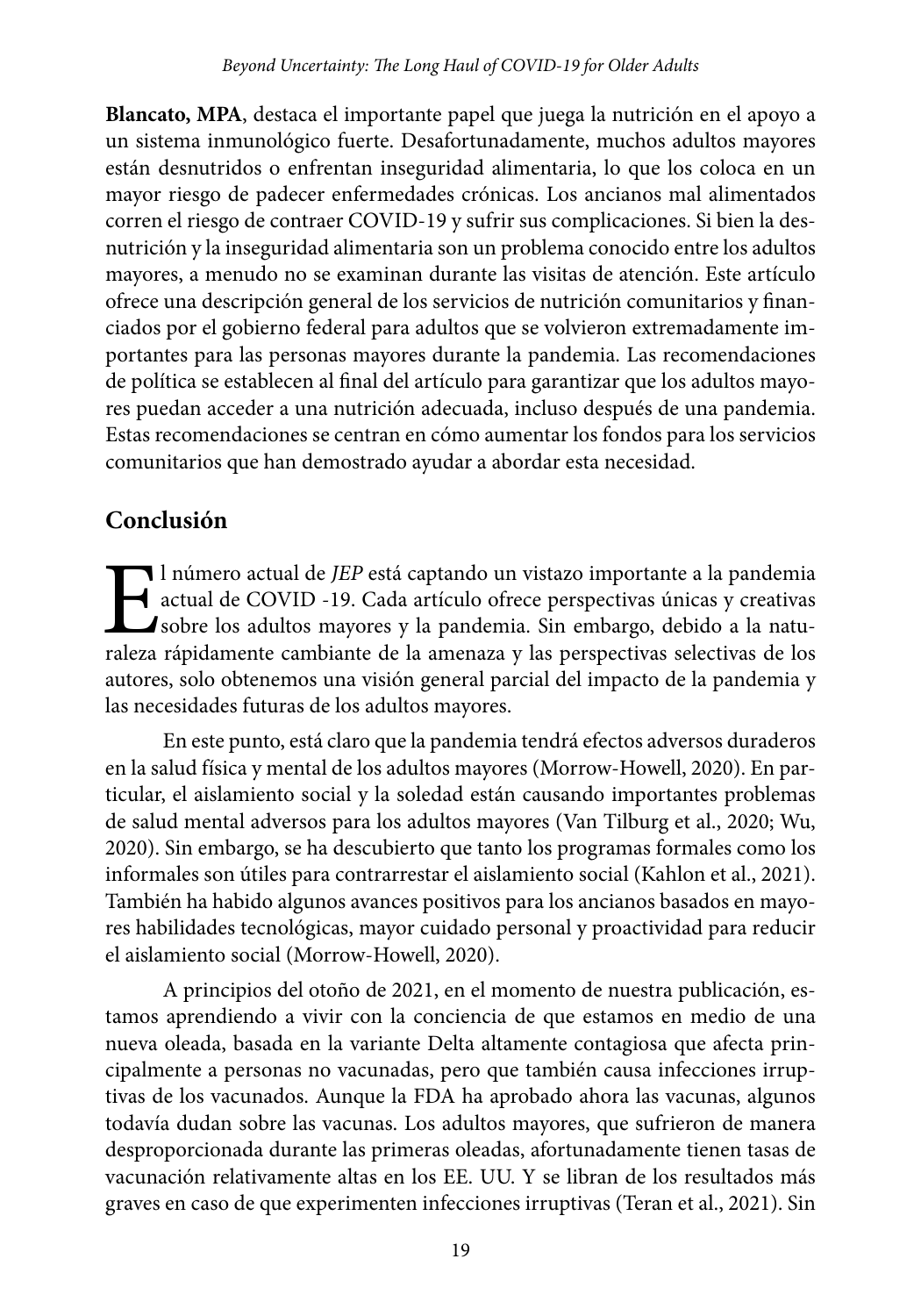embargo, es cada vez más evidente que la pandemia aún no ha terminado. Además, debemos vivir con el reconocimiento de que la pandemia de COVID es un problema global, más que local. Debemos ser cautelosos y, sin embargo, también debemos permanecer optimistas de que el próximo capítulo de esta batalla traerá un nuevo "avance". Hay muchos desafíos para los responsables de la formulación de políticas para los que las ideas innovadoras pueden ser de gran valor.

# 不只是不确定性:长期的新冠疫情对老年人产生的影响

距我们最初发出《老年政策期刊》(JEP) 2019冠状病毒病(COVID-19) 大流行特刊文章征集已过去一年时间。已收录的文章正在刊印,同时世界 仍然因大流行造成的损失和不确定性的未来而受到弹震影响。我们中的许 多人失去了家庭、朋友、邻居和同事,并且我们都对每日生活及未来的可 预见性失去了信心。老年人一直是最受大流行影响和威胁的群体之一。尽 管如此,值得注意的是,老年人与年轻人相比,前者并不持续地表达有关 大流行的、更大的担忧。

全球老年人口中,很多人仍然未接种COVID-19疫苗,他们生活在难以获 得疫苗的国家。即使在美国这一疫苗可用量充足的国家,各州在对疫苗持 迟疑态度一事上存在显著差异,导致许多南部州的人民未接种疫苗。在缺 少联邦授权的情况下,不均衡的疫苗接种率很有可能持续,伴随保护措施 的不均衡应用(Sallam, 2021)。截至2021年9月,仅有一种疫苗获得了美 国食品药品监督管理局(FDA)的全面批准,因此限制了用于说服犹豫人 士的更有效的措施。

本期《老年政策期刊》特刊聚焦于COVID-19,发行时间距离全球大流行 开始近一年半。在该危机之前,很少有人相信一场病毒能颠倒世界人民的 生活,并在如此长的时间里持续进行。之前遭遇的大流行包括埃博拉病 毒、猪流感和非典,但它们的规模都不及COVID-19。

COVID-19已造成许多前所未有的政策挑战。公共卫生专家在"提供持续 有效的挑战应对指南"一事上度过了艰难时刻。甚至当疫苗被证明能成功 减少感染率、住院率和死亡率时,仍然有大量政治争议探讨关于回到更正 常的生活方式的最佳且最安全的方法。

COVID-19大流行为公共政策与公共态度之间的交织(intertwining)提供 了范例。对政府的信任在大流行期间已受到破坏(Han et al., 2020)。对政 府信任的缺乏同时伴随着个体间相互信任的缺乏。人们对2021年春季疾控 中心提出解除戴口罩义务建议的反应则是一个例证。问题在于:已接种疫 苗的个体会认为那些不再佩戴口罩的人的确接种过疫苗吗?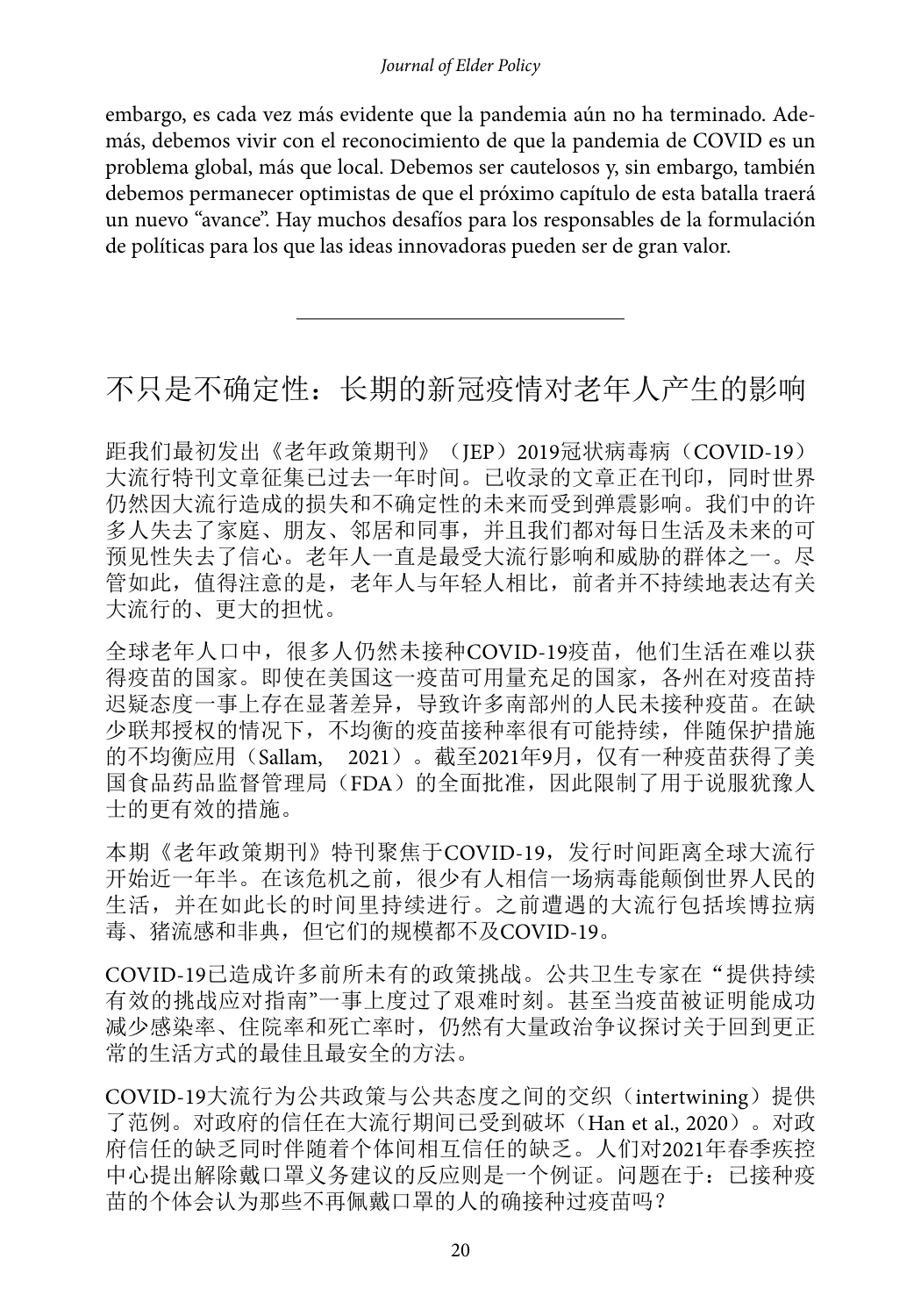鉴于COVID-19的严重影响以及尚不清晰的抗击疫情最佳方法,公共政策 已出现极化,成为重大政治不和的主题(Alcott et al., 2020)。2021年秋季 开始之际,我们希望在这场糟糕的大流行中看到一线希望,尽管仍然存在 许多不确定性。口罩在一方面成为了小心的象征,另一方面成为强制限制 的象征。疾控中心已发出矛盾的声明,并且公众很容易将"关于采取谨慎 行动一事的不清晰"的责任归于缺乏领导力。

本篇社论中,我旨在探讨所收录文章的相关性和贡献,并承认因大流行导 致的实证研究的方法论限制。在聚焦于本期文章之前,我将简要分享我在 此期间的经历,这能帮助将大流行对老年人产生的个人影响情境化。

### 我在应对COVID-19大流行方面的经历

作为一名失去丈夫的80岁独居老人,我很能理解老年人在应对大流行时遭 遇的困境和不安全。我在前几期JEP中提到了我的丈夫Boaz,一名近期退 休的心理学教授,和我在2020年3月如何"逃离"我们在弗罗里达州租住 的高层公寓,冒着风险乘飞机回到俄亥俄州克利夫兰的家中。住在一户家 庭中比乘坐电梯和靠近邻居的感觉要安全得多。2020年4月至10月这7个月 中,Boaz和我都没有离开克利夫兰的家。我们转而使用远程医疗咨询并通 过杂货公司Instacart上门运送杂货和药物。

我们通过Zoom进行与工作相关的互动和远距离家庭互动。2020年8月起, 我开始在Zoom上对研究生和本科生进行混合授课,授课内容关于压力和 应对,我的研究生和懂技术的成年子女(他们居住在附近)给予了大量帮 助。为保护他们年迈的双亲,我们的儿子和儿媳开始对他们的子女(包括 一名自闭症男孩)进行家庭教学。他们同样参与并倡导严格的保持社交距 离。

在上一期社论中,我就Boaz住院治疗以及于2020年11月6日在一家著名医院 去世一事分享了我的困难经历。Boaz住院期间(始于2020年10月中旬), 我每天离开家陪伴他,因为我是指定亲人以及在COVID医疗条件下唯一能 拜访他的人。我停止担心自身安全,因为我需要和深爱59年之久的丈夫在 一起。他在被抽吸一颗大药片的过程中意外去世。我们的两个儿子被允许 在他生命最后的几个小时里陪伴他。

Boaz去世后,我的离奇COVID-19经历以一场Zoom葬礼继续进行。同事大 多数都未到场。通过Zoom参与葬礼的朋友和亲人增添了这次经历的怪异 不真实性。我丈夫的姐姐和哥哥以及居住在城外的大家庭无法参加葬礼。 尽管Boaz的去世并不是因为COVID-19, 但他的离世却笼罩在大流行这一 悲剧下。我尽力从子女的关怀中获得安慰。他们为了保护我付出了巨大牺 牲—让自己的子女居家学习近一个学年。

新的一年随着疫苗的出现而带来了希望的曙光。我在2021年2月接种了疫苗 并感到放松许多。我能够考虑拜访牙医和足科医生。在这之前我一直给自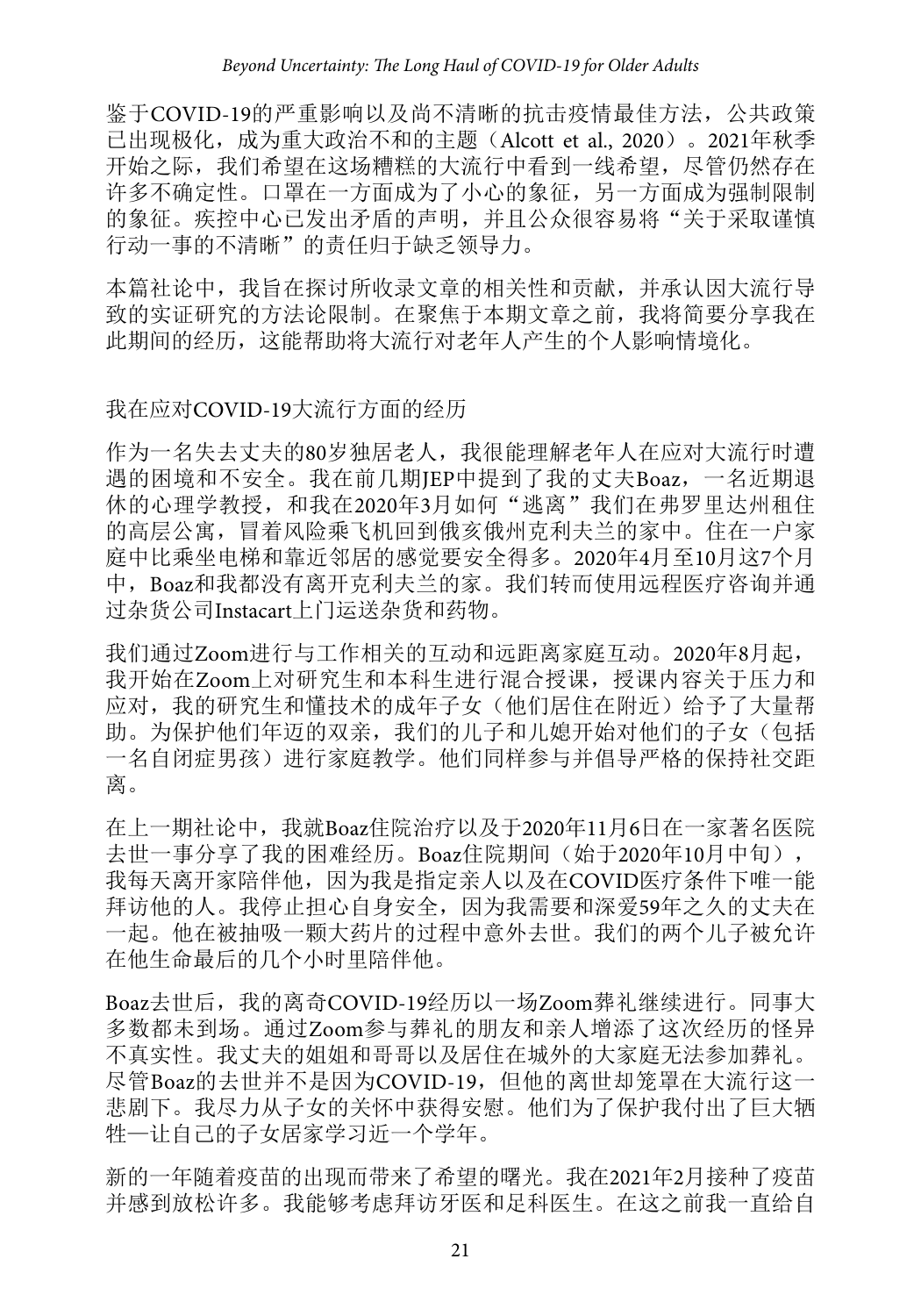己理发并且习惯了白发。在接种疫苗完毕一个月后,我佩戴着口罩回到了 美容院。

今年初夏,我和接种完毕的子女进行了一次长途旅行,去费城拜访我的小 儿子以及他的五个孩子。我们仍然对室内进餐持谨慎态度,但对生活恢复 部分正常一事表示欢迎。孙辈们开心地度过了白天露营,并欢迎其他孩子 的陪伴玩耍。我们参观了博物馆并且我对冒险乘飞机往返克利夫兰和费城 一事感到很安心。

作为一名大学教授,我已从事54年的工作,并且期望在今年秋季进行面对 面授课。我十分想念与学生的互动,因为Zoom无法提供与面对面交流一 样的互动。随着夏天的进行,我们了解了COVID-19新型变异毒株德尔塔 病毒,它能导致疫苗接种者出现突破性感染。因此,我对面对面教学一事 变得更为担心,尽管所有返校学生必须完成疫苗接种。的确,大学最新的 规定呼吁学生和教授都佩戴口罩上课。鉴于80岁的我存在听力障碍,一个 进一步的担心则有关于我是否能理解佩戴口罩上课的学生的评论和提问 (Sheik-Ali et al., 2021)。出于这些顾虑,我请求回到网络教学(作为残障 关怀)。

虽然我会外出购物并看望我的孩子,但我仍然对访客和外出就餐持犹豫态 度(尽管我已接种疫苗)。随着学校的准备工作加强,我们面临新毒株 带来的进一步不确定性。这将对COVID-19的恐惧重新置于中心。于我而 言,最大的困难之一是无法作规划。今年11月,我受邀在亚利桑那州菲尼 克斯市举办的美国老年学学会(GSA)会议展示收录的多篇摘要,但我一 直对出行安全和面对面互动感到迟疑。近期,GSA宣布,该会议将转为网 络模式。我意识到,不可预测性是老年现实的一部分。这可能是解释之前 提到的"老年人并不比年轻人更多地担忧大流行"的一个原因。

与此同时,大流行的不确定性仍然萦绕在我的生活中。上周,UPS司机送 来了之前我在费城旅行时寄回的箱子。当我发现站在门口的司机没有佩戴 口罩时,我迅速回到了走廊里,并感受到了接种疫苗前所熟悉的恐惧。

#### 聚焦于**COVID-19**和老年人的研究方法限制

过去一年里有许多研究分析了COVID-19对老年人带来的独特挑战。本期 JEP增添了聚焦于国内和国际的文章,以期更好地理解这一重要主题。在 评价老龄化和COVID-19的研究质量时, 我们必须承认当前文献在为"理 解COVID-19大流行对老年人、其家庭、护理人员以及医疗提供商的生活 造成的影响"提供一个涵盖面广且有深度的解释时存在的限制。问题在 于,研究者和其研究对象所生活和工作的情境存在诸多限制。鉴于正在进 行的大流行威胁,我们还无法将传统方法适用于有关大流行影响的研究。

与基于代表性样本并通过调查或面对面访谈收集数据的传统社会科学研究 所不同的是,与COVID-19相关的大多数当前研究并不具备这些标准。大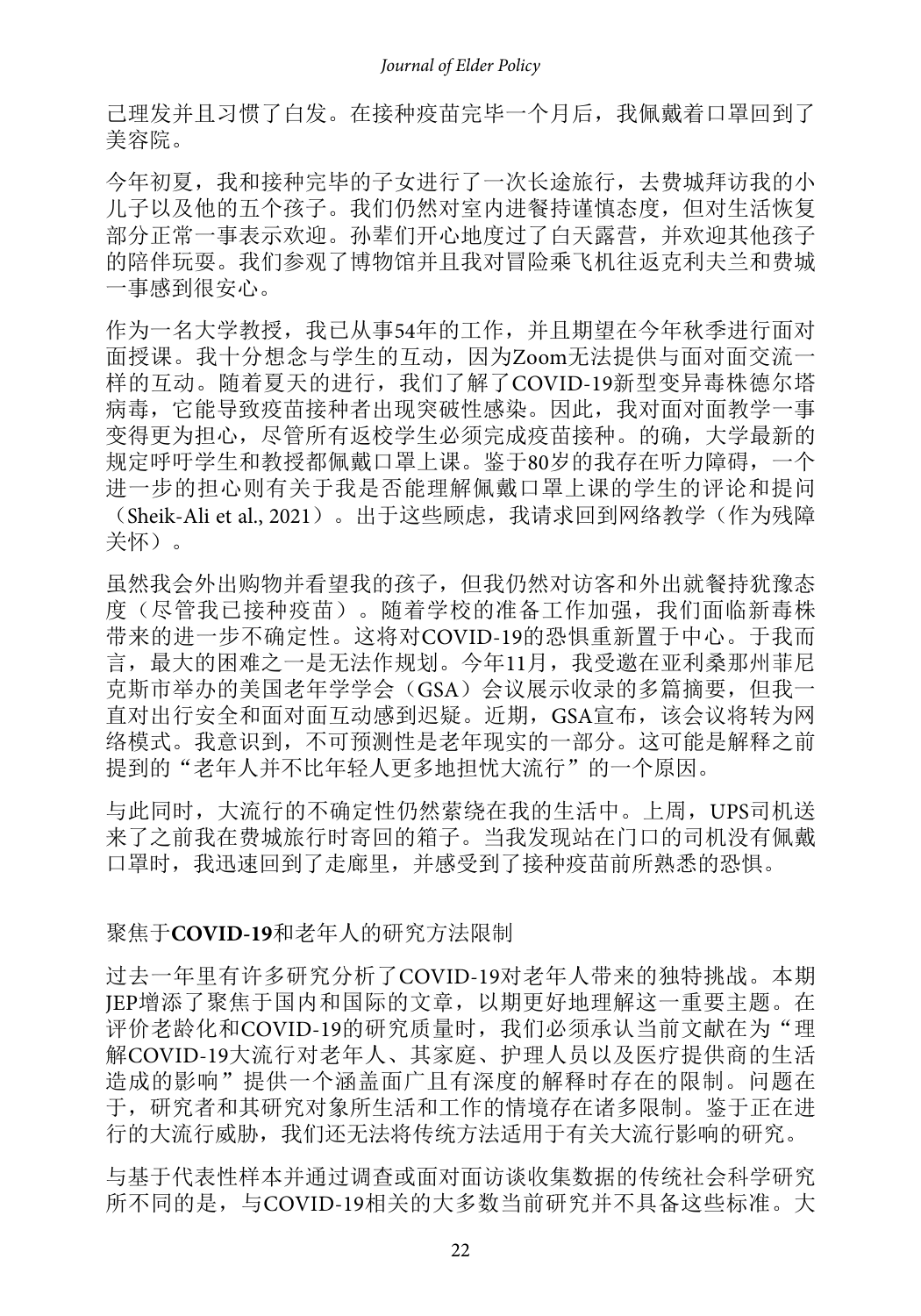流行开始后,研究者缺乏以往用于申请同行评审基金的机会。大多数研究 者也没有用于撰写优质课题所需的设施和支持。封城期间,老年人无法通 过面对面形式进行访谈。因此,研究者很难通过居家办公的方式收集数 据。关于老年人的数据基本通过网络或手机通话的形式收集。

大多数关于COVID大流行的研究数据收集于2020年上半年。如上所述,为 快速收集相关数据,学者依靠基于网络的调查(Barber & Kim, 2021)。这 类调查过多地包含了那些教育程度良好的、有电脑和网络获取机会以及懂 得数字技术的调查对象。少数群体在这类样本中的代表性不足。此外,生 活在长期护理机构的老年人(他们是大流行的首批重要受害者)几乎没有 被包括在COVID-19研究范围内。这些老年人面临严格的生活限制。他们 的家人被禁止拜访,因此无法对有关该高度脆弱的受害群体的生活经历提 供第一手的个人陈述 。那些在护理机构中感染COVID-19的老年人面临高 死亡率。仅210万人口(占美国总人口的0.62%)居住在护理院或依靠辅助 生活设施生活。不过, 截至2020年5月22日, 该群体中因感染COVID-19去 世的人数占COVID-19总死亡人数的42%(Girvan, 2020)。

在总结本期JEP收录的文章之前,我想提供一些从与老年人和COVID-19相 关的文献中得出的见解。Heid 等人(2021)探究了大流行最初几个月里老 年人经历的挑战。其样本对象(N=1272)面临的最频繁的问题有关于大流 行期间的社交互动限制。Whitehead 和Torossian (2021) 的混合方法研究 (N=825)得出了相同的研究发现,并指出,42%的老年受访者报告了受 限的社交互动,30.9%的受访者报告了活动限制。他们还发现,最频繁的 压力源是活动限制和孤独。

关于COVID-19和老龄化的文献还聚焦于护理提供(caregiving)。大流行 期间老年人护理提供的复杂需求已导致护理人员出现焦虑、抑郁和其他精 神健康问题(Beach et al., 2021)。多名护理人员的存在经常会导致家庭冲 突(Xu, Liu, & Beach, 2021)。至于COVID-19的政策意义,最重要的经验 之一包括年龄歧视情况的增加(Ehni & Wahl, 2020)。COVID-19对老年 患者的健康和存活所产生的负面影响强调了老年生活的脆弱性,并已导致 贬低老年人的年龄主义。鉴于老年人面临与COVID-19相关的负面结果风 险,他们并不总是干预措施的重点对象,并且在一些环境下,他们不被视 为值得被拯救(Ehni &Wahl, 2020)。通过进一步反思普遍的年龄主义,美 国已正式采纳了呼吸机分配指南,该指南指出: "在有限情况下,年龄可 能被视为最终决策标准"(Zucker, Adler, & Berens, 2015)。

与关于"COVID大流行期间年龄主义情况增加所产生的消极影响"的论 点不同的是,一些证据表明:老年人从基于联邦及各州的计划和津贴中获 益。Young等人(2020)提供了一份旨在响应COVID-19的新政策清单,这 些政策能提升老年人医疗和生活质量。一些计划是短期的,但却有可能延 长,如果其能提供需要长期执行的证据。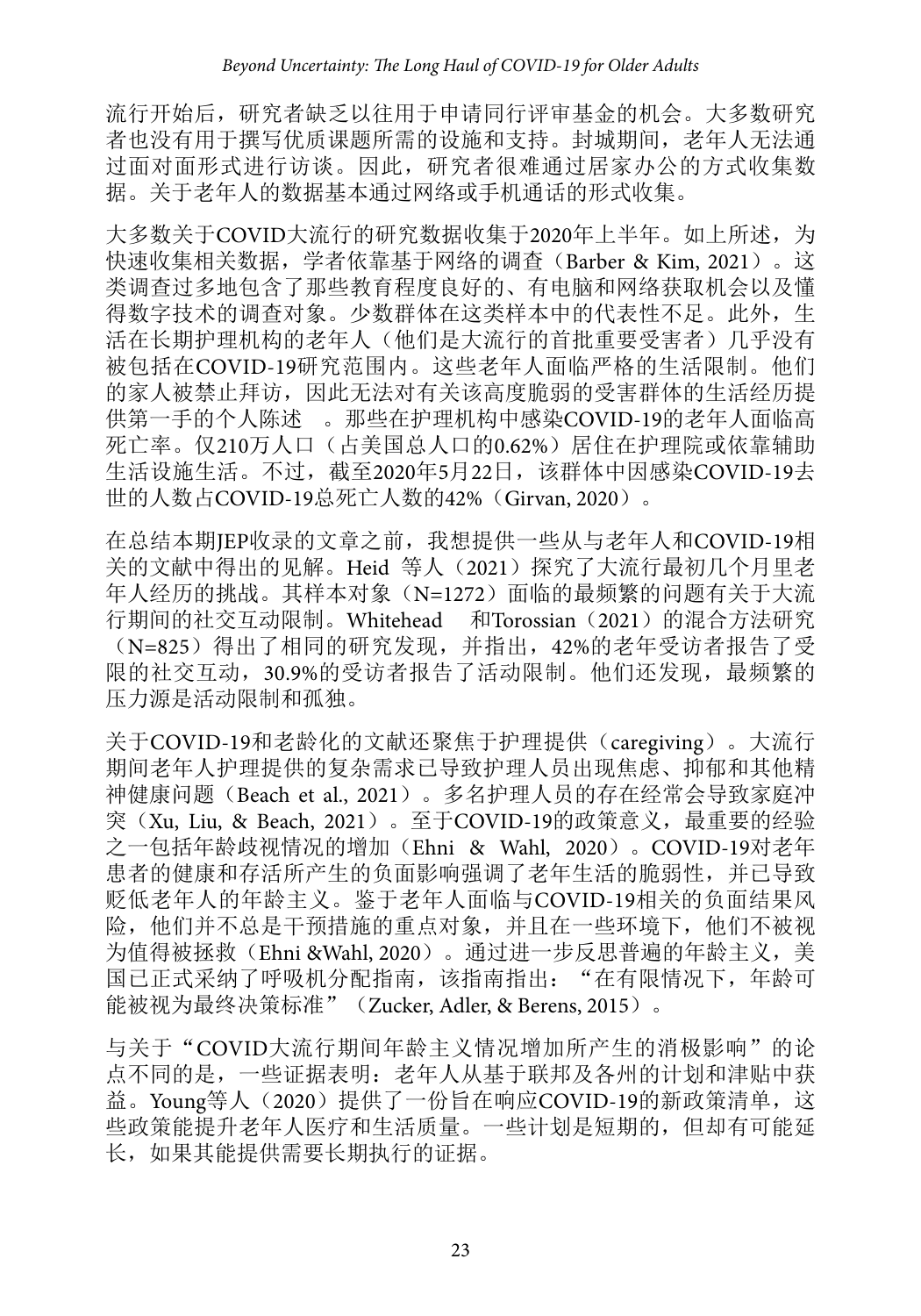#### 与COVID-19相关的本期JEP内容

本期JEP收录的大部分文章源于我们的征集文稿。不过,我们也收录了两 篇由Gullet博士、Nathan Stall博士及其同事所撰写的特约文章,这两篇文章 分别提供了关于美国和加拿大卫生提供商对大流行的重要看法。我们还收 录了由Ivan博士和Cutler博士撰写的关于罗马尼亚的跨国家视角文章。我们 的文章反映了跨学科视角,并使用了包括医学、法律、营养学、社会学以 及历史学方法。

1. 《为老年人和集体居住者创造公平:地方公共卫生新冠肺炎响应第一 年得出的经验》由Heidi Gullett(医学博士兼公共卫生学硕士)撰写。文 章以医学和公共卫生为重点,带领读者体验她作为俄亥俄州卫生委员会 (CCBH)响应团队的应急指挥员(负责凯霍加县)的第一手经验。Gullet详细描述了成功的部分,以及她与多学科团队在这场大流行中获得的经 验。她尤其聚焦于大流行对脆弱人口(例如老年人、残障人士、集体居住 者、少数族裔、以及面临社会经济劣势的个体)产生的影响,并描述了响 应团队如何尝试缓解COVID-19在这些群体间的爆发。一些举措包括: 为 那些没有内科医生的人士提供内科医生热线、为边缘化群体提供检测、支 持系统和接种疫苗,以及在社区内建立信任。最后,Gullet提供了政策建 议,聚焦于强化公共卫生基础设施,以期预防未来卫生危机和/或为未来卫 生危机提供经验。

2. 《**2019**冠状病毒病和安大略省的长期护理院》由医学博士Nathan Stall 和合著者共同撰写。文章广泛分析了对加拿大安大略省长期护理设施中 COVID-19高感染率作贡献的风险因素。的确,截至2021年7月,安大略省 43%的COVID-19死亡人数是长期护理院 (LTC, 长期护理)的居民。分析 显示, LTC院COVID-19爆发风险与以下因素强烈相关: 周边社区的感染 率、LTC院的营利状态、以及群体聚集。作者还分析了公共卫生干预措施 是否会对风险缓解一事产生任何影响,并就在今后可能有效的其他措施 提出建议。这些措施包括:改善员工工作环境、限制员工在14天内仅在一 所LTC机构中工作、进一步减少群体聚集、检测优先化、保证员工的带薪 病假、提升感染预防措施、提升疫苗接受度策略、以及继续保持对关于 COVID-19和LTC院数据的快速收集和获取。

3. 《**2019**冠状病毒病大流行期间老年人的自我评价、宗教应对和心理健 康的种族差异》的作者是Timothy Goler博士、Tirth Bhatta博士、Nirmala Lekhak 博士以及Neema Langa(文学硕士)。文章将关注点从缓解措施转 向关于影响老年人精神健康的应对资源和策略的调查。通过使用一项关于 压力和应对机制的框架,作者分析了COVID-19大流行期间老年人健康的 种族差异。他们的网络调查(N=1764)具体审视了宗教应对、主观宗教 性、情感支持、以及对大流行的自我评价如何影响焦虑症和抑郁症的种族 差异。他们的研究发现显示,黑人比白人展示了更多关于大流行的关切, 但前者的抑郁症状和焦虑程度却更轻。进一步分析表明,主观宗教性、宗 教应对和情感支持似乎能缓解黑人的压力。研究暗示,黑人和白人所获得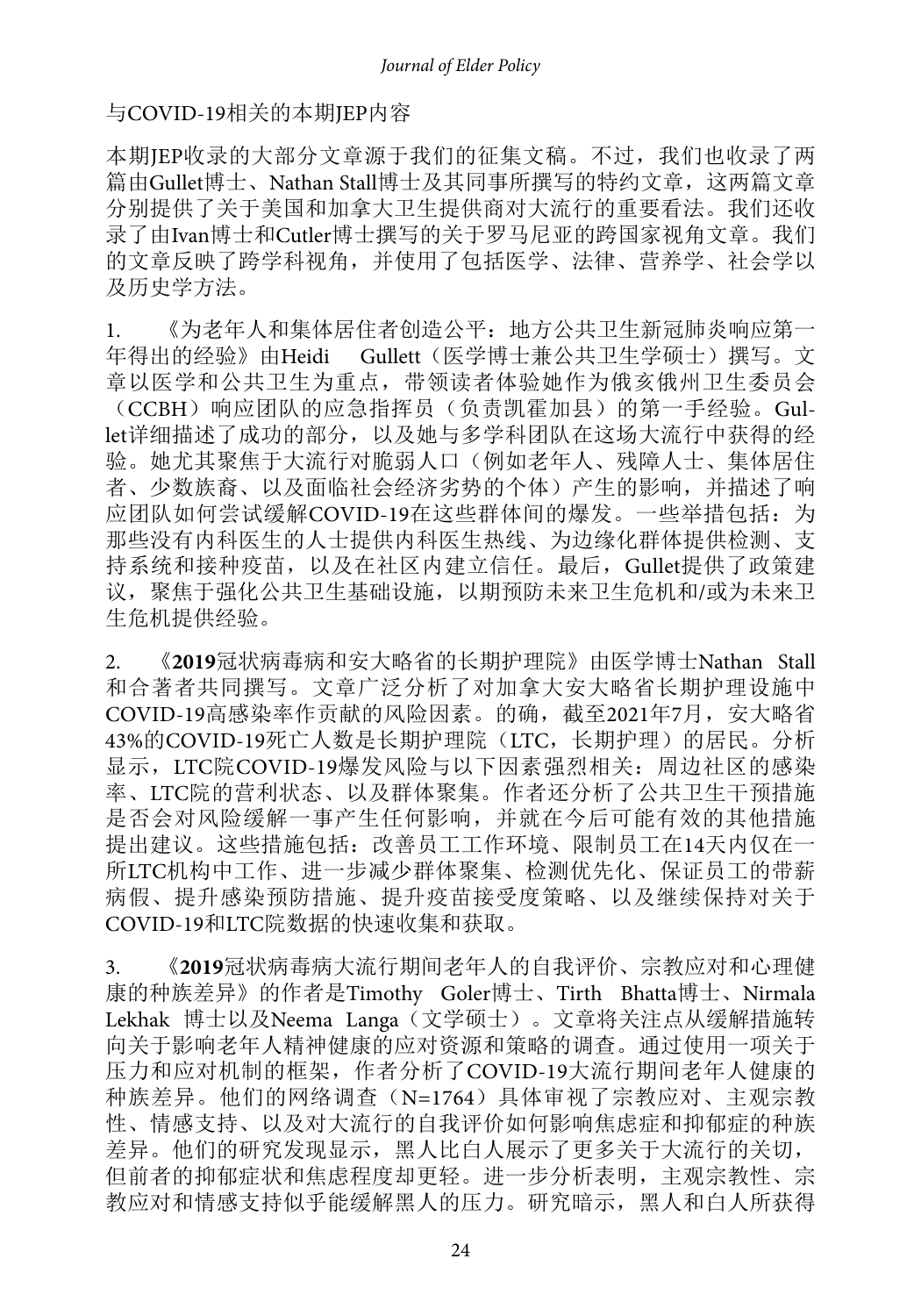的情感支持都以单独的方式影响其心理健康。

4.《罗马尼亚的老年人和数字鸿沟:对**2019**冠状病毒病大流行产生的意 义》一文由罗马尼亚传播学学者Loredana Ivan博士和一名定居美国的社会 学家Stephen J. Cutler博士共同撰写。他们探究了数字鸿沟对老年人产生的 作用以及其对罗马尼亚COVID-19大流行产生的意义。鉴于大流行期间许 多线下活动转为线上平台,那些没有互联网获取机会或不懂得技术操作 的用户面临脆弱风险。对数字鸿沟作贡献的因素包括电脑和互联网的成 本。在东欧,许多年轻人离家去国外工作,他们的年迈亲人留在村里,没 有和子女联系的工具。这些老年人被鼓励学习技术但却没有资源购买所 需设备。尽管该研究所用的数据收集于大流行之前,但作者就与大流行相 关的、老年人的互联网使用提出了重要观点。那些有获取机会和技能的 老年人很有可能发现学习新数字技能的机会,而其他用户则可能面临社会 排斥。后者在生病时仍然依靠打电话给朋友和家人,以及与他人在线下见 面。

5. 《老年员工因**2019**冠状病毒病适应措施而面临的差别对待:年龄主义和 年龄歧视的潜在问题》由心理学家Lisa Hollis-Sawyer博士撰写。文章聚焦 于大流行期间老年员工面临的挑战。作者指出,COVID-19大流行转变了 美国员工的(工作)环境。许多员工被解雇或不得不适应网络平台。大流 行发生之前,出现在工作场所的歧视和年龄主义已经是老年员工面对的 大问题。通过研究2020年就业趋势, Hollis-Sawyer分析了老年员工面对的 与大流行相关的压力。她的文章显示了对老年员工产生的消极影响以及 自然损耗效应(wear and tear effects), 包括非自愿提前退休、发生在工 作场所的、基于技术使用刻板印象的歧视、感知健康脆弱性、以及代际间 矛盾。Hollis-Sawyer的结论为"雇主通过何种方式创造老年友好型工作环 境"一事提供了建议。建议的策略包括: 1)减少年龄歧视, 2)培训员工 避免刻板印象,3)逐一看待员工,4)培训员工有关老龄化的问题。

6.《伤寒玛丽的回归?疗养院的移民员工》一文由法律教授Shefali Milczarek-Desai(职业法律博士兼文学硕士)和Tara Sklar(职业法律博士兼公共 卫生学硕士)共同撰写。文章聚焦于疗养院的员工问题。长期护理机构中 成千上万的COVID-19病例能溯源到照顾居民的护理助手。作者通过审视 美国史上流行病事件与低薪移民员工之间的关系,探究了COVID高传染率 的潜在起因。为此他们呈现了"伤寒玛丽"的故事,作为一名贫穷的爱尔 兰移民员工,她在100年前因传播伤寒而被称为美国最危险的妇女。作者 展示了护理助手的恶劣工作环境,后者促使她们在多家疗养院工作并且没 有能力请带薪病假。护理助手工作的危险性质经常导致她们在损失收入和 为病毒传播作贡献之间做选择。作者的结论就低薪移民员工带薪病假批准 执行一事提出了具体的政策建议。

**7.**《为灾害而设的舞台:营利性疗养院、联邦法和**2019**冠状病毒病》的 作者是法律历史学家David Papke(兼职业法律博士)。文章同样聚焦于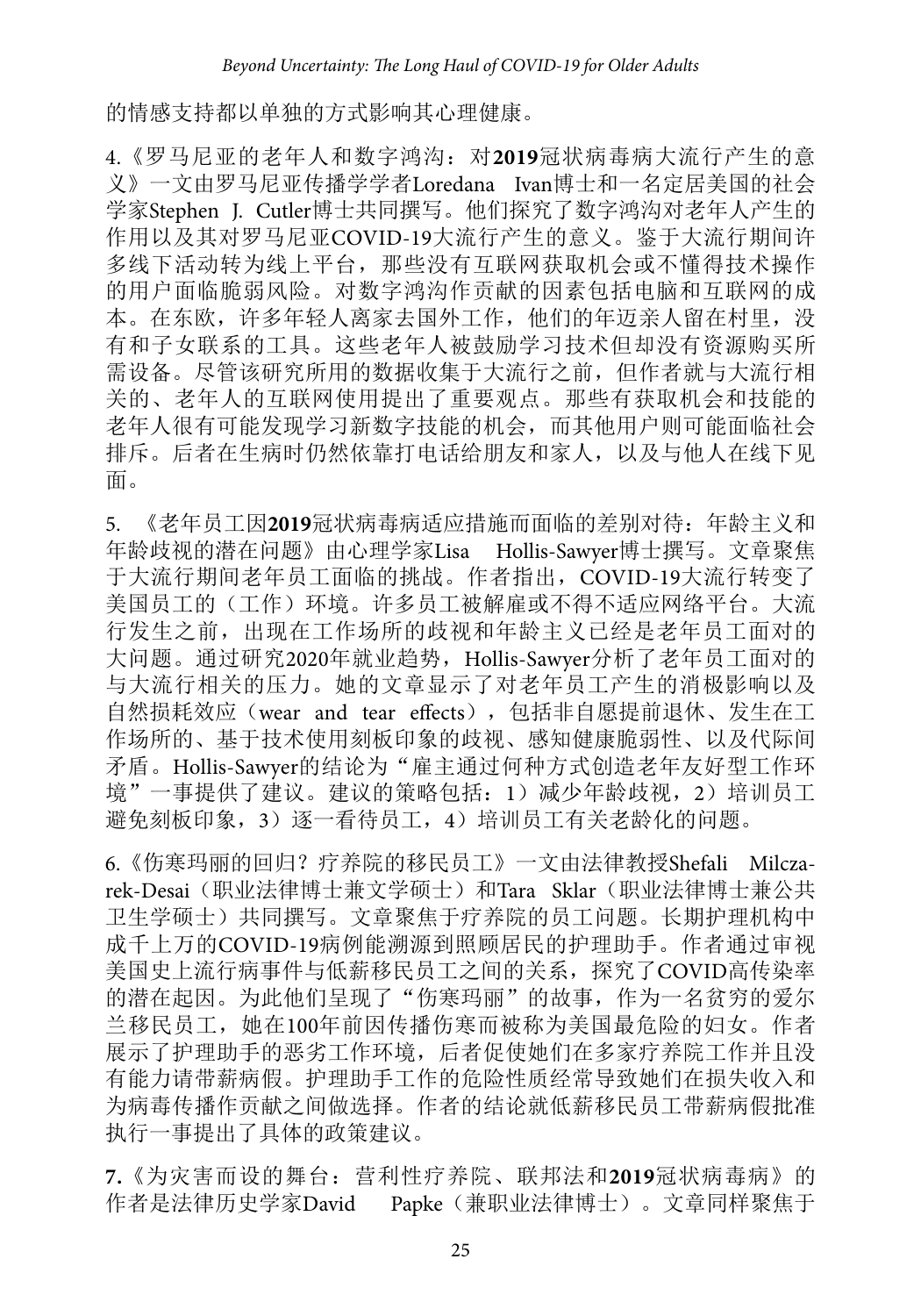COVID-19在疗养院居民中的高感染率和死亡情况。为探究此灾害在这些 情境中发生的原因,他采用有关宏观因素的方法(upstream approach), 为营利性疗养院的兴起提供历史信息。Papke主张,营利性模式并未给居民 提供安全的、尽责的护理。营利性疗养院经常通过节省感染控制措施和员 工成本的方式将利益最大化。Papke指出,联邦规制经常对不合规的疗养 院不采取任何惩罚,并且推动感染控制的一系列规制在大流行发生之前反 而减少了。文章娴熟地描述了这些疗养院如何将利润摆在比病人护理更高 的位置,尤其是在大流行期间(例如接收COVID检测结果呈阳性的患者) 。Papke的结论提出了监管政策建议。

8.《用于在大流行中支持社区老年人营养的政策基础:从2019冠状病毒病 得出的经验

》一文由研究营养学和法学的学者撰写, 他们分别为Meredith Whitmire( 职业法律博士)、Mary Beth Arensberg(博士兼注册营养师)、 Alexandra Ashbrook(职业法律博士兼法学硕士)、以及Robert Blancato(公共管理 硕士)。文章强调了营养在支持一个强健的免疫系统中发挥的重要作用。 不幸的是,许多老年人营养不良或面临粮食不安全,这让他们面临加大的 慢性病风险。营养不良的老年人面临感染COVID-19和遭受其并发症的风 险。尽管营养不良和粮食不安全是熟知的老年问题,但在护理访问中却经 常不筛查这两项内容。这篇文章概述了基于社区的、由联邦出资的老年营 养服务,这对大流行期间的老年人而言变得尤为重要。文章最后给出了政 策建议,以确保老年人能获取充足的营养,甚至在大流行后期。这些建议 聚焦于如何增加社区服务资金,这已被证明能帮助应对该需求。

结语

本期JEP以重要的方式聚焦于正在进行的COVID -19大流行。每篇文章都 对老年人和大流行提供独特的创新视角。不过,鉴于该威胁快速变化的 性质,以及作者所呈现的视角有限,我们仅能部分概述大流行的影响以及 老年人的未来需求。此时,清晰的是,大流行将对老年人的身体健康和精 神健康产生长期的消极效果(Morrow-Howell, 2020)。特别地,社会隔离 和孤独证明为老年人带来了重大的消极精神健康问题(Van Tilburg et al., 2020; Wu, 2020)。不过, 正式和非正式计划都被证明有助于抵消社会隔离 (Kahlon et al., 2021)。老年人也取得了一些积极发展,包括技术技能的提 高、自我护理程度提升、以及主动减少社会隔离(Morrow-Howell, 2020。

2021年初秋,在我们出版之际,我们正学着与一个认识共存,这个认识则 是,我们正处于一场新的病毒激增形势中,具有高传染性的德尔塔变异毒 株对绝大多数未接种疫苗的人产生影响,也同时对已接种疫苗的人产生突 破性感染。尽管FDA已批准了疫苗,但仍然有部分人对接种疫苗一事保持 迟疑态度。那些在大流行早期尤其受到影响的老年人有幸在美国拥有相对 高的疫苗接种率,并且他们如果遭遇突破性感染,则会免受大多数严重结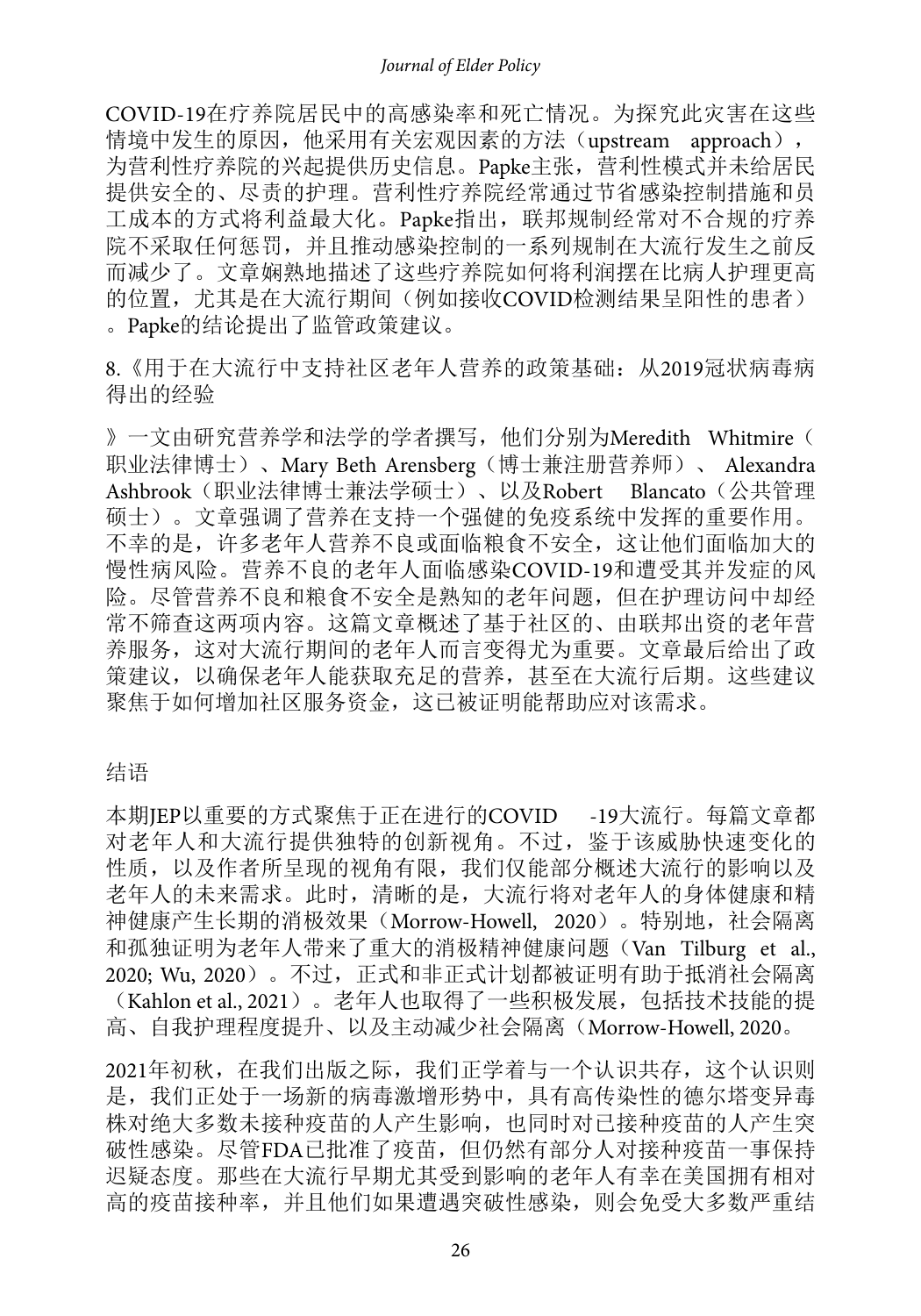果的影响(Teran et al., 2021)。不过,日益明显的是,大流行还未离去。 此外,我们必须承认COVID是一个全球问题,而非地方问题。我们必须小 心谨慎并且同时对"这场战役的下一章将带来一些新的'突破'"一事保 持积极态度。决策者面临许多挑战,而创新性想法能为其提供巨大价值。

### **References**

- Abrams, H. R., Loomer, L., Gandhi, A., & Grabowski, D. C. (2020). Characteristics of US nursing homes with COVID‐19 cases. *Journal of the American Geriatrics Society*, *68*(8), 1653-1656.
- Allcott, H., Boxell, L., Conway, J., Gentzkow, M., Thaler, M., & Yang, D. (2020). Polarization and public health: Partisan differences in social distancing during the coronavirus pandemic. *Journal of Public Economics*, *191*, 104254.
- Barber, S. J., & Kim, H. (2021). COVID-19 worries and behavior changes in older and younger men and women. *The Journals of Gerontology: Series B*, *76*(2), e17-e23.
- Beach, S. R., Schulz, R., Donovan, H., & Rosland, A. M. (2021). Family caregiving during the COVID-19 Pandemic. *The Gerontologist*, *61*(5), 650-660.
- Ehni, H. J., & Wahl, H. W. (2020). Six propositions against ageism in the COVID-19 pandemic. *Journal of Aging & Social Policy*, *32*(4-5), 515-525.
- Girvan, G. (2020). Nursing homes & assisted living facilities account for 38% of COVID-19 deaths. Retrieved from [https://freopp.org/the-covid-19-nurs](https://freopp.org/the-covid-19-nursing-home-crisis-by-the-numbers-3a47433c3f70) [ing-home-crisis-by-the-numbers-3a47433c3f70](https://freopp.org/the-covid-19-nursing-home-crisis-by-the-numbers-3a47433c3f70)
- Han, Q., Zheng, B., Cristea, M., Agostini, M., Belanger, J. J., Gützkow, B., ... & Leander, P. (2020). Trust in government and its associations with health behaviour and prosocial behaviour during the COVID-19 pandemic. *PsyArXiv Preprints*.
- Heid, A. R., Cartwright, F., Wilson-Genderson, M., & Pruchno, R. (2021). Challenges experienced by older people during the initial months of the COVID-19 pandemic. *The Gerontologist*, *61*(1), 48-58.
- Kahlon, M. K., Aksan, N., Aubrey, R., Clark, N., Cowley-Morillo, M., Jacobs, E. A., ... & Tomlinson, S. (2021). Effect of layperson-delivered, empathy-focused program of telephone calls on loneliness, depression, and anxiety among adults during the COVID-19 pandemic: A randomized clinical trial. *JAMA Psychiatry, 78*(6), 616-622.